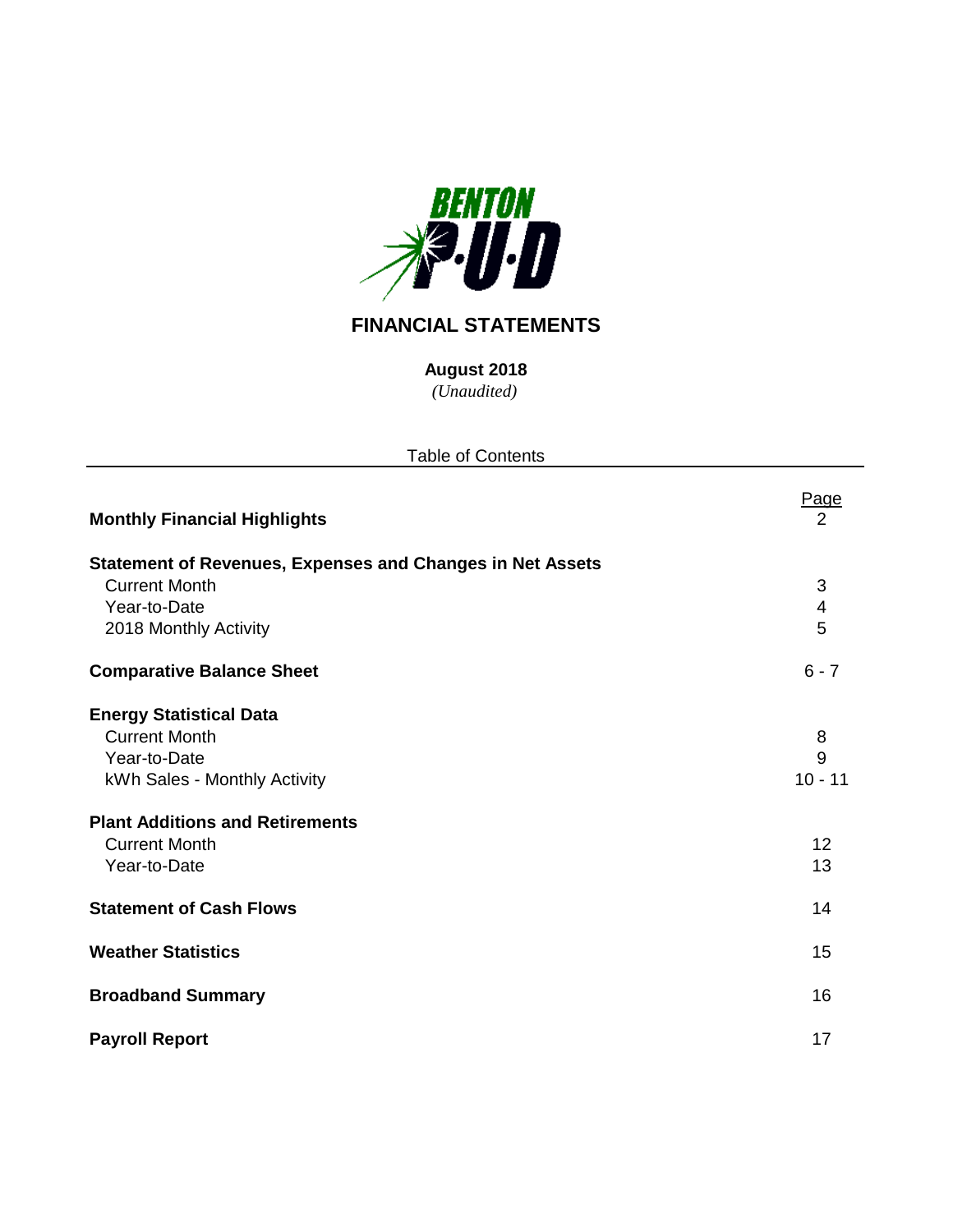

## *Financial Highlights August 2018*



#### **Retail Revenues**

- $\triangleright$  August's temperature was 1.8 degrees under the 5-year average and cooling degree days were 13% below the five year average, retail revenues were 3 percent above budget expectations in part to a warmer July.
- Retail revenues year to date are running in line with budgeted amounts. Increases in Large General Service is helping to offset Irrigation and Residential.
- **Net Power Expense**
- Higher than normal water flow resulting in excess generation has led to an increase in secondary market sales (33% above budget) resulting in net power expense<br>coming in below the budgeted 25<sup>th</sup> percentile (%)
- 
- The Slice True-up will be a small credit BPA announced the Spill Surcharge for 2018 which will result in an additional \$200k in power expense
- Net Power Expense is projected to come in about \$1.9M under budget by the end of the year

## **Net Margin/Net Income**

 $\triangleright$  Net margin and net income are tracking above budget and are projected to come in higher than originally budgeted at year-end

- **Capital**
- Capital expenditures remain under budget as many major projects are expected to commence in the second half of the year, however capital spending for customer growth is ahead of budget being 91% spent year to date.
- **O&M Expense**
	- August's O&M expense was 7% below budget O&M Expense is about \$750k above budget year to date primarily as a result of an increase in the amount of labor charged to O&M (resulting in a reduction of labor charged to capital), increased joint use compliance for public safety, and timing of once a year payments.

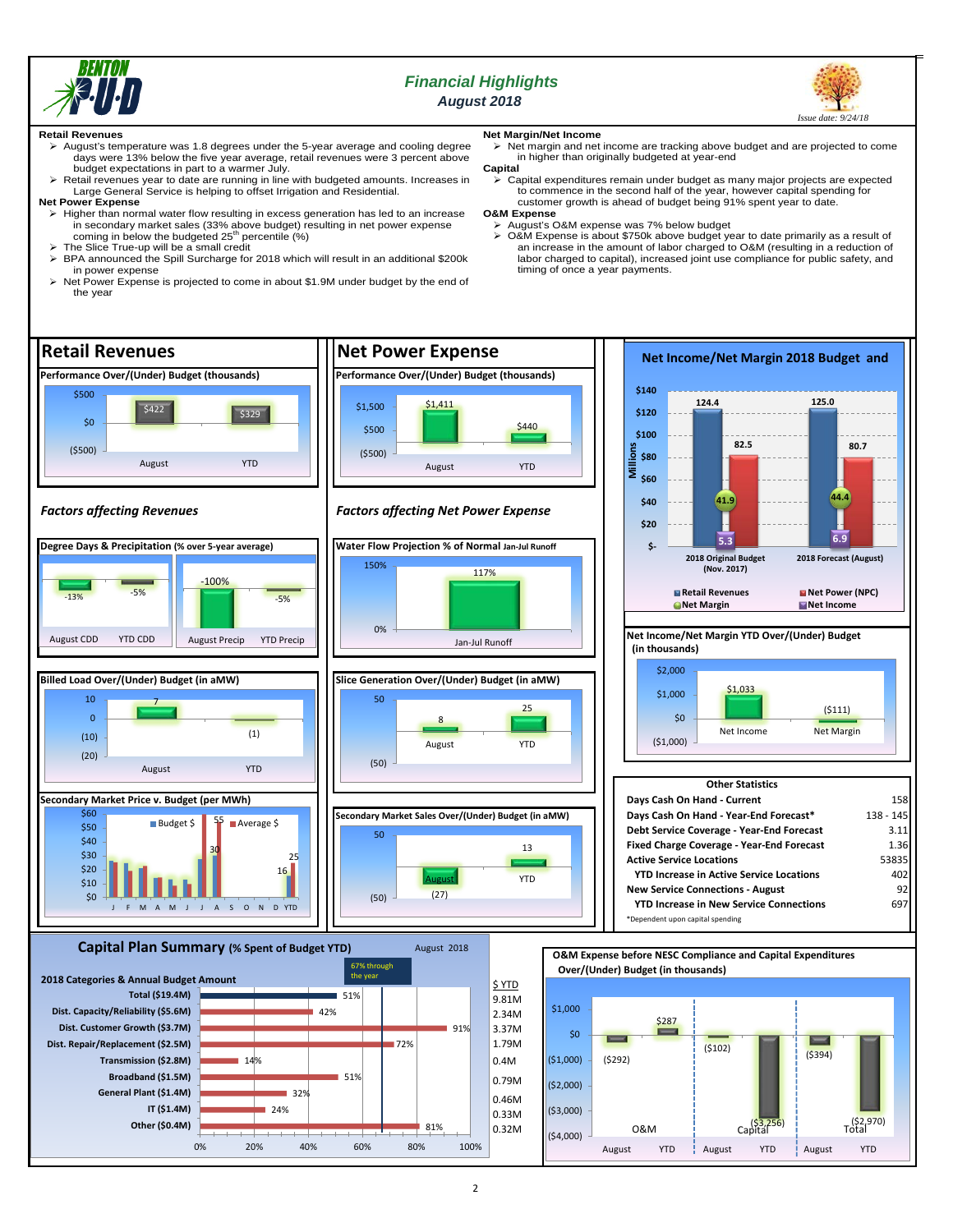#### **PUBLIC UTILITY DISTRICT NO.1 OF BENTON COUNTY STATEMENT OF REVENUES, EXPENSES, AND CHANGE IN NET POSITION August 2018**

|                                                            | 8/31/18       |               | 8/31/17                  |               |                          |  |
|------------------------------------------------------------|---------------|---------------|--------------------------|---------------|--------------------------|--|
|                                                            | <b>ACTUAL</b> | <b>BUDGET</b> | <b>PCT</b><br><b>VAR</b> | <b>ACTUAL</b> | <b>PCT</b><br><b>VAR</b> |  |
| <b>OPERATING REVENUES</b>                                  |               |               |                          |               |                          |  |
| Energy Sales - Retail                                      | 12,602,782    | 12,180,714    | 3%                       | 12,428,505    | 1%                       |  |
| <b>City Occupation Taxes</b>                               | 562,260       | 548,441       | 3%                       | 538,846       | 4%                       |  |
| <b>Bad Debt Expense</b>                                    | (22,000)      | (23, 738)     | $-7%$                    | (22,000)      | 0%                       |  |
| <b>Energy Secondary Market Sales</b>                       | 1,758,102     | 1,560,894     | 13%                      | 1,284,118     | 37%                      |  |
| Transmission of Power for Others                           | 75,294        | 75,000        | 0%                       | 67,973        | 11%                      |  |
| <b>Broadband Revenue</b>                                   | 188,369       | 187,889       | 0%                       | 180,110       | 5%                       |  |
| <b>Other Revenue</b>                                       | 73,211        | 97,618        | $-25%$                   | 105,727       | $-31%$                   |  |
| <b>TOTAL OPERATING REVENUES</b>                            | 15,238,017    | 14,626,818    | 4%                       | 14,583,279    | 4%                       |  |
| <b>OPERATING EXPENSES</b>                                  |               |               |                          |               |                          |  |
| <b>Purchased Power</b>                                     | 9,475,076     | 8,224,229     | 15%                      | 8,532,191     | 11%                      |  |
| <b>Purchased Transmission &amp; Ancillary Services</b>     | 1,240,286     | 1,149,136     | 8%                       | 1,207,897     | 3%                       |  |
| <b>Conservation Program</b>                                | 83,106        | (181, 420)    | $-146%$                  | 55,388        | 50%                      |  |
| <b>Total Power Supply</b>                                  | 10,798,468    | 9,191,945     | 17%                      | 9,795,476     | 10%                      |  |
| Transmission Operation & Maintenance                       | 16,951        | 10,283        | 65%                      | 12,192        | 39%                      |  |
| Distribution Operation & Maintenance                       | 729.964       | 848,906       | $-14%$                   | 736,234       | $-1%$                    |  |
| <b>Broadband Expense</b>                                   | 62,492        | 86,384        | $-28%$                   | 64,905        | $-4%$                    |  |
| Customer Accounting, Collection & Information              | 424,843       | 379,293       | 12%                      | 287,723       | 48%                      |  |
| Administrative & General                                   | 394,606       | 595,758       | $-34%$                   | 620,753       | $-36%$                   |  |
| Subtotal before NESC Compliance / Public Safety            | 1,628,855     | 1,920,624     | $-15%$                   | 1,721,807     | $-5%$                    |  |
| NESC Compliance (Net District Expense)                     | 157,163       | 2,750         | >200%                    |               | n/a                      |  |
| Subtotal before Taxes & Depreciation                       | 1,786,018     | 1,923,374     | $-7%$                    | 1,721,807     | 4%                       |  |
| Taxes                                                      | 1,375,908     | 1,319,051     | 4%                       | 1,311,593     | 5%                       |  |
| Depreciation & Amortization                                | 818,795       | 867,284       | $-6%$                    | 855,887       | $-4%$                    |  |
| <b>Total Other Operating Expenses</b>                      | 3,980,721     | 4,109,709     | $-3%$                    | 3,889,287     | 2%                       |  |
| <b>TOTAL OPERATING EXPENSES</b>                            | 14,779,189    | 13,301,654    | 11%                      | 13,684,763    | 8%                       |  |
| <b>OPERATING INCOME (LOSS)</b>                             | 458,829       | 1,325,164     | -65%                     | 898,516       | $-49%$                   |  |
| <b>NONOPERATING REVENUES &amp; EXPENSES</b>                |               |               |                          |               |                          |  |
| Interest Income                                            | 123,156       | 33,333        | >200%                    | 62,097        | 98%                      |  |
| Other Income                                               | 32,619        | 31,339        | 4%                       | 34,806        | $-6%$                    |  |
| Other Expense                                              |               |               | n/a                      |               | n/a                      |  |
| <b>Interest Expense</b>                                    | (230, 701)    | (228, 417)    | 1%                       | (238,580)     | $-3%$                    |  |
| Debt Discount/Premium Amortization & Loss on Defeased Debt | 38,127        | 37,346        | 2%                       | 41,348        | -8%                      |  |
| MtM Gain/(Loss) on Investments                             | 12,300        |               | n/a                      | 6,030         | 104%                     |  |
| <b>TOTAL NONOPERATING REVENUES &amp; EXPENSES</b>          | (24, 500)     | (126, 399)    | -81%                     | (94, 299)     | $-74%$                   |  |
| <b>INCOME (LOSS) BEFORE CAPITAL CONTRIBUTIONS</b>          | 434,329       | 1,198,765     | -64%                     | 804,217       | -46%                     |  |
| <b>CAPITAL CONTRIBUTIONS</b>                               | 96,285        | 114,729       | -16%                     | 160,980       | $-40%$                   |  |
| <b>CHANGE IN NET POSITION</b>                              | 530,614       | 1,313,494     | $-60%$                   | 965.197       | $-45%$                   |  |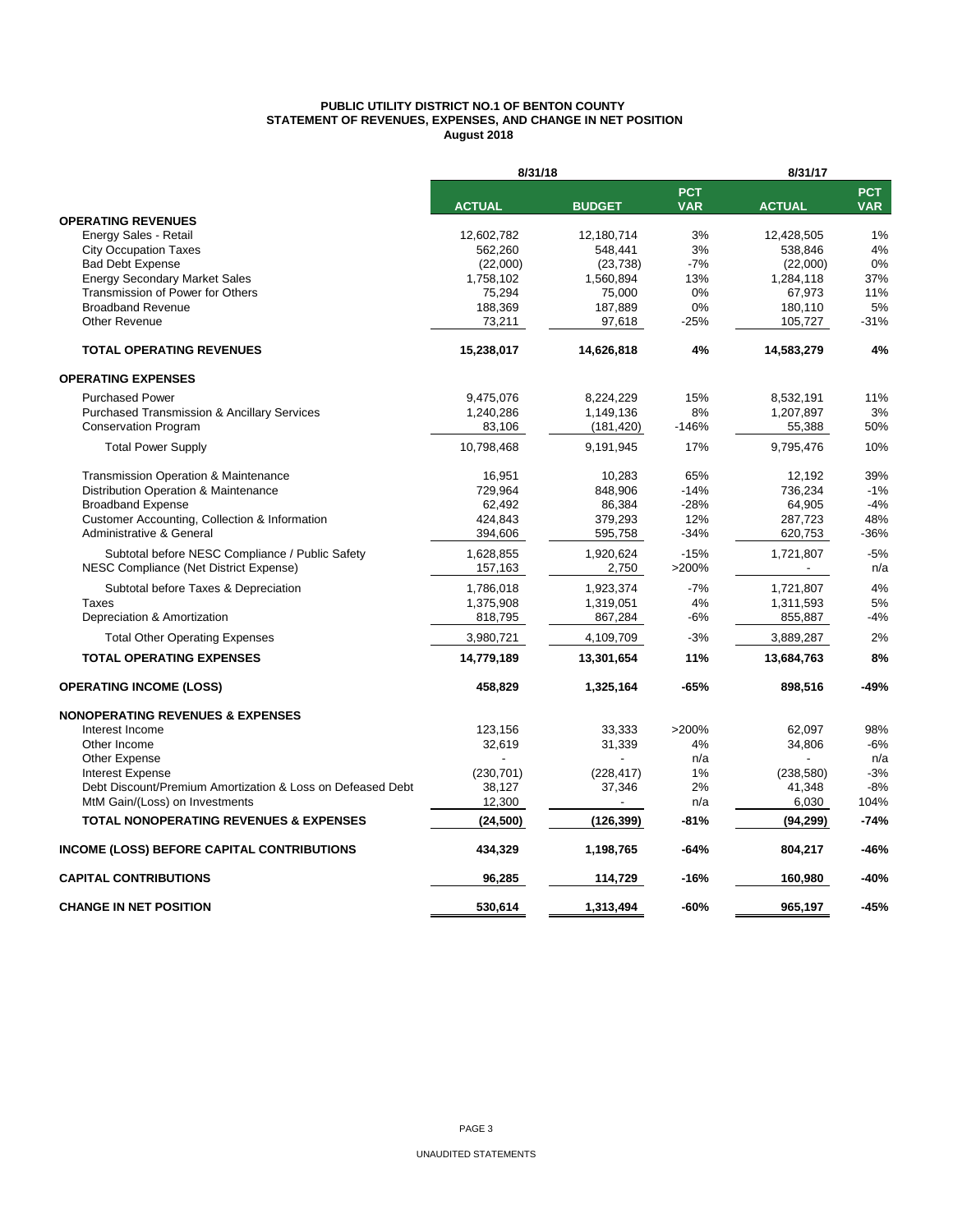#### **PUBLIC UTILITY DISTRICT NO.1 OF BENTON COUNTY STATEMENT OF REVENUES, EXPENSES, AND CHANGE IN NET POSITION YEAR TO DATE**

|                                                            | 8/31/18       |                          |                          | 8/31/17       |                          |  |  |
|------------------------------------------------------------|---------------|--------------------------|--------------------------|---------------|--------------------------|--|--|
|                                                            | <b>ACTUAL</b> | <b>BUDGET</b>            | <b>PCT</b><br><b>VAR</b> | <b>ACTUAL</b> | <b>PCT</b><br><b>VAR</b> |  |  |
| <b>OPERATING REVENUES</b>                                  |               |                          |                          |               |                          |  |  |
| Energy Sales - Retail                                      | 86,443,917    | 86,115,305               | $0\%$                    | 87,046,168    | $-1%$                    |  |  |
| <b>City Occupation Taxes</b>                               | 4,051,398     | 4,054,601                | 0%                       | 4,224,373     | $-4%$                    |  |  |
| <b>Bad Debt Expense</b>                                    | (149,000)     | (163, 354)               | $-9%$                    | (155,000)     | $-4%$                    |  |  |
| <b>Energy Secondary Market Sales</b>                       | 11,023,852    | 8,154,275                | 35%                      | 9,212,705     | 20%                      |  |  |
| Transmission of Power for Others                           | 872,491       | 600,000                  | 45%                      | 732,753       | 19%                      |  |  |
| <b>Broadband Revenue</b>                                   | 1,486,173     | 1,552,897                | $-4%$                    | 1,443,621     | 3%                       |  |  |
| Other Revenue                                              | 1,318,356     | 1,208,031                | 9%                       | 1,148,038     | 15%                      |  |  |
| <b>TOTAL OPERATING REVENUES</b>                            | 105,047,186   | 101,521,755              | 3%                       | 103,652,658   | 1%                       |  |  |
| <b>OPERATING EXPENSES</b>                                  |               |                          |                          |               |                          |  |  |
| <b>Purchased Power</b>                                     | 57,806,741    | 55,367,583               | 4%                       | 55,734,476    | 4%                       |  |  |
| <b>Purchased Transmission &amp; Ancillary Services</b>     | 9,244,222     | 8,892,630                | 4%                       | 8,908,534     | 4%                       |  |  |
| <b>Conservation Program</b>                                | 168,064       | 177,259                  | -5%                      | 255,624       | $-34%$                   |  |  |
| <b>Total Power Supply</b>                                  | 67,219,027    | 64,437,472               | 4%                       | 64,898,634    | 4%                       |  |  |
| Transmission Operation & Maintenance                       | 87,560        | 93,329                   | $-6%$                    | 173,228       | $-49%$                   |  |  |
| Distribution Operation & Maintenance                       | 6,733,056     | 6,476,364                | 4%                       | 6,491,125     | 4%                       |  |  |
| <b>Broadband Expense</b>                                   | 573,851       | 604,465                  | $-5%$                    | 558,493       | 3%                       |  |  |
| Customer Accounting, Collection & Information              | 2,950,809     | 2,932,778                | 1%                       | 2,358,218     | 25%                      |  |  |
| Administrative & General                                   | 5,019,487     | 4,971,292                | 1%                       | 4,987,561     | 1%                       |  |  |
| Subtotal before NESC Compliance / Public Safety            | 15,364,762    | 15,078,228               | 2%                       | 14,568,625    | 5%                       |  |  |
| NESC Compliance (Net District Expense)                     | 524,862       | 42,000                   | >200%                    |               | n/a                      |  |  |
| Subtotal before Taxes & Depreciation                       | 15,889,624    | 15,120,228               | 5%                       | 14,568,625    | 9%                       |  |  |
| Taxes                                                      | 9,548,439     | 9,536,789                | $0\%$                    | 9,805,103     | $-3%$                    |  |  |
| Depreciation & Amortization                                | 6,541,140     | 7,005,000                | $-7%$                    | 6,721,352     | $-3%$                    |  |  |
| <b>Total Other Operating Expenses</b>                      | 31,979,203    | 31,662,017               | 1%                       | 31,095,080    | 3%                       |  |  |
| <b>TOTAL OPERATING EXPENSES</b>                            | 99,198,230    | 96.099,489               | 3%                       | 95,993,714    | 3%                       |  |  |
| <b>OPERATING INCOME (LOSS)</b>                             | 5,848,956     | 5,422,266                | 8%                       | 7,658,944     | $-24%$                   |  |  |
| <b>NONOPERATING REVENUES &amp; EXPENSES</b>                |               |                          |                          |               |                          |  |  |
| Interest Income                                            | 701,385       | 266,667                  | 163%                     | 450,328       | 56%                      |  |  |
| Other Income                                               | 249,770       | 250,714                  | 0%                       | 443,065       | $-44%$                   |  |  |
| Other Expense                                              |               |                          | n/a                      |               | n/a                      |  |  |
| <b>Interest Expense</b>                                    | (1,889,619)   | (1,810,260)              | 4%                       | (1,929,766)   | $-2%$                    |  |  |
| Debt Discount/Premium Amortization & Loss on Defeased Debt | 305,013       | 298,769                  | 2%                       | 330,787       | $-8%$                    |  |  |
| MtM Gain/(Loss) on Investments                             | 4,745         | $\overline{\phantom{a}}$ | n/a                      | (50, 612)     | $-109%$                  |  |  |
| <b>TOTAL NONOPERATING REVENUES &amp; EXPENSES</b>          | (628, 706)    | (994, 111)               | -37%                     | (756, 198)    | $-17%$                   |  |  |
| <b>INCOME (LOSS) BEFORE CAPITAL CONTRIBUTIONS</b>          | 5,220,250     | 4,428,155                | 18%                      | 6,902,746     | $-24%$                   |  |  |
| <b>CAPITAL CONTRIBUTIONS</b>                               | 1,158,442     | 917,833                  | 26%                      | 1,210,305     | $-4%$                    |  |  |
| <b>CHANGE IN NET POSITION</b>                              | 6,378,692     | 5,345,988                | 19%                      | 8,113,051     | $-21%$                   |  |  |
| TOTAL NET POSITION, BEGINNING OF YEAR                      | 124,155,023   | 124,155,023              | 0%                       | 110,681,246   | $-2%$                    |  |  |
| TOTAL NET POSITION, END OF YEAR                            |               |                          | 0.1%                     |               | $-4%$                    |  |  |
|                                                            | 130,533,715   | 129,501,011              |                          | 118,794,297   |                          |  |  |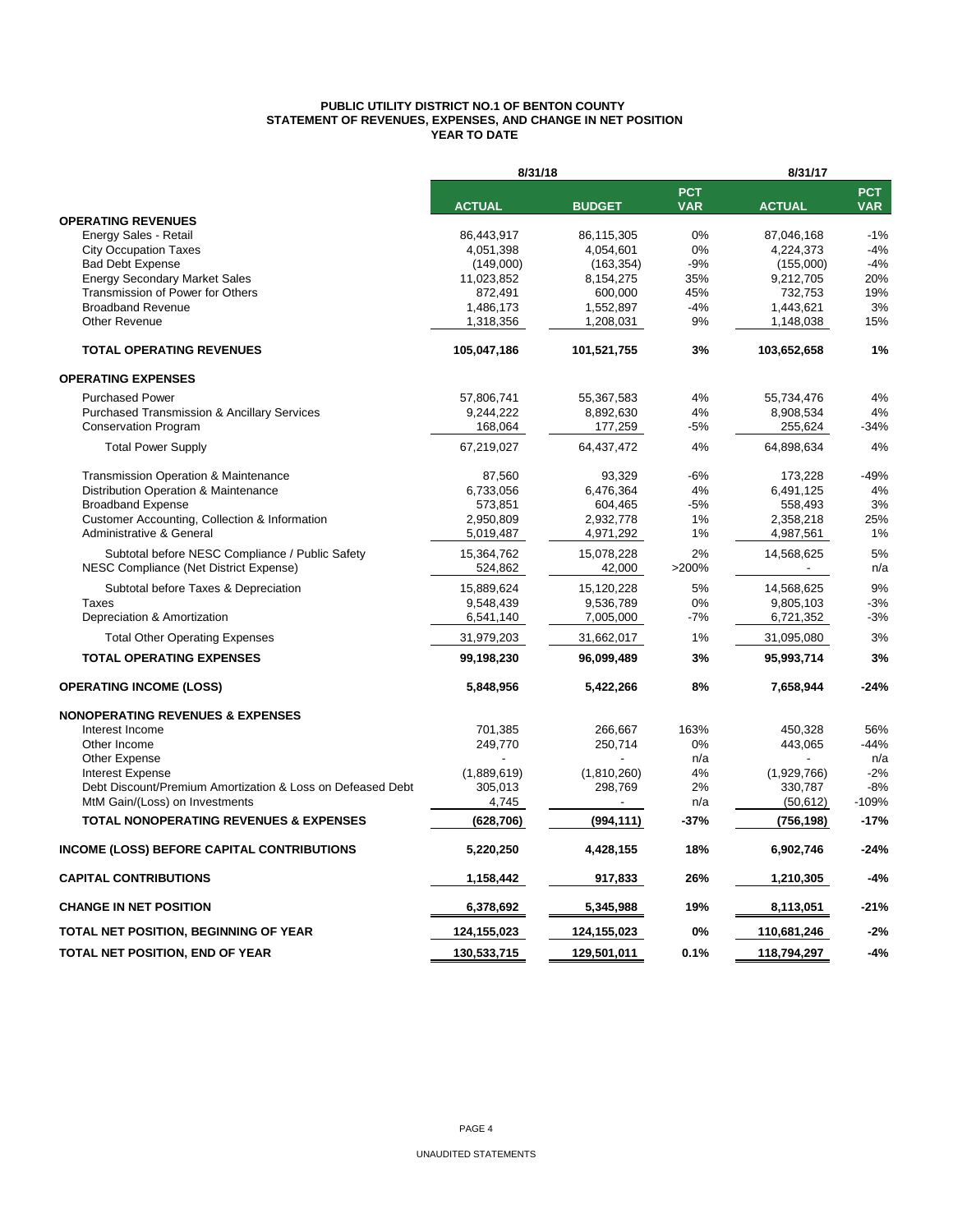#### **PUBLIC UTILITY DISTRICT NO. 1 OF BENTON COUNTY STATEMENT OF REVENUES, EXPENSES, AND CHANGE IN NET POSITION 2018 MONTHLY ACTIVITY**

|                                                   | January      | February    | <b>March</b> | <b>April</b>             | <b>May</b>   | June         | July         | <b>August</b> | <b>September</b> | October | <b>November</b> | <b>December</b> | <b>Total</b> |
|---------------------------------------------------|--------------|-------------|--------------|--------------------------|--------------|--------------|--------------|---------------|------------------|---------|-----------------|-----------------|--------------|
| <b>OPERATING REVENUES</b>                         |              |             |              |                          |              |              |              |               |                  |         |                 |                 |              |
| Energy Sales - Retail                             | \$10,476,299 | \$9,084,270 | \$8,752,924  | \$8,953,009              | \$10,539,816 | \$11,889,677 | \$14,145,140 | \$12,602,782  |                  |         |                 |                 | \$86,443,917 |
| <b>City Occupation Taxes</b>                      | 645,112      | 544,905     | 504,574      | 454,944                  | 411,604      | 447,327      | 480,674      | 562,260       |                  |         |                 |                 | 4,051,400    |
| <b>Bad Debt Expense</b>                           | (19,000)     | (16,000)    | (16,000)     | (16,000)                 | (18,000)     | (20,000)     | (22,000)     | (22,000)      |                  |         |                 |                 | (149,000)    |
| <b>Energy Secondary Market Sales</b>              | 2,013,000    | 1,503,757   | 1,475,128    | 936,756                  | 486,462      | 380,094      | 2,470,554    | 1,758,102     |                  |         |                 |                 | 11,023,853   |
| Transmission of Power for Others                  | 140,137      | 110,045     | 179,821      | 126,440                  | 105,287      | 84,919       | 50,548       | 75,294        |                  |         |                 |                 | 872,491      |
| <b>Broadband Revenue</b>                          | 188,237      | 182,621     | 181,682      | 182,760                  | 186,099      | 187,642      | 188,763      | 188,369       |                  |         |                 |                 | 1,486,173    |
| Other Electric Revenue                            | 603,153      | 70,972      | 93,240       | 122,048                  | 120,458      | 104,558      | 130,715      | 73,211        |                  |         |                 |                 | 1,318,355    |
| <b>TOTALOPERATING REVENUES</b>                    | 14,046,938   | 11,480,570  | 11,171,369   | 10,759,957               | 11,831,726   | 13,074,217   | 17,444,394   | 15,238,018    |                  |         |                 |                 | 105,047,189  |
| <b>OPERATING EXPENSES</b>                         |              |             |              |                          |              |              |              |               |                  |         |                 |                 |              |
| <b>Purchased Power</b>                            | 6,997,524    | 6,825,520   | 6,757,720    | 6,517,218                | 5,704,402    | 6,051,145    | 9,478,135    | 9,475,076     |                  |         |                 |                 | 57,806,740   |
| Purchased Transmission & Ancillary Services       | 1,110,171    | 1,101,369   | 1,098,218    | 1,079,128                | 1,142,486    | 1,272,183    | 1,200,382    | 1,240,286     |                  |         |                 |                 | 9,244,223    |
| <b>Conservation Program</b>                       | 95,599       | (47, 157)   | 191,352      | (122, 506)               | (53, 376)    | 24,272       | (3,226)      | 83,106        |                  |         |                 |                 | 168,064      |
| <b>Total Power Supply</b>                         | 8,203,294    | 7,879,732   | 8,047,290    | 7,473,840                | 6,793,512    | 7,347,600    | 10,675,291   | 10,798,468    |                  |         |                 |                 | 67,219,027   |
| Transmission Operation & Maintenance              | 5,734        | 7,919       | 10,464       | 4,387                    | 9,881        | 11,533       | 20,691       | 16,951        |                  |         |                 |                 | 87,560       |
| Distribution Operation & Maintenance              | 835,848      | 824,941     | 959,209      | 850,510                  | 888,766      | 765,536      | 878,282      | 729,964       |                  |         |                 |                 | 6,733,056    |
| <b>Broadband Expense</b>                          | 67,753       | 63,993      | 92,802       | 63,941                   | 78,040       | 71,294       | 73,537       | 62,492        |                  |         |                 |                 | 573,852      |
| Customer Accounting, Collection & Information     | 410,400      | 314,792     | 350,727      | 317,544                  | 414,740      | 350,499      | 367,263      | 424,843       |                  |         |                 |                 | 2,950,808    |
| Administrative & General                          | 953,338      | 656,854     | 612,150      | 535,571                  | 604,110      | 582,265      | 680,593      | 394,606       |                  |         |                 |                 | 5,019,487    |
|                                                   |              |             |              |                          |              |              |              |               |                  |         |                 |                 |              |
| Subtotal before NESC Compliance / Public Safety   | 2,273,073    | 1,868,499   | 2,025,352    | 1,771,953                | 1,995,537    | 1,781,127    | 2,020,366    | 1,628,856     |                  |         |                 |                 | 15,364,763   |
| NESC Compliance (Net District Expense)            | 20,599       | 101,664     | (12, 129)    | 136,521                  | 21,290       | 14,415       | 85,340       | 157,163       |                  |         |                 |                 | 524,862      |
| Subtotal before Taxes & Depreciation              | 2,293,672    | 1,970,162   | 2,013,223    | 1,908,474                | 2,016,827    | 1,795,542    | 2,105,706    | 1,786,019     |                  |         |                 |                 | 15,889,625   |
| <b>Taxes</b>                                      | 1,346,727    | 1,145,833   | 1,091,666    | 1,033,168                | 1,061,970    | 1,192,133    | 1,301,035    | 1,375,908     |                  |         |                 |                 | 9,548,440    |
| Depreciation & Amortization                       | 813,688      | 818,195     | 820,951      | 822,620                  | 817,290      | 813,316      | 816,284      | 818,795       |                  |         |                 |                 | 6,541,139    |
| <b>Total Other Operating Expenses</b>             | 4,454,087    | 3,934,190   | 3,925,840    | 3,764,262                | 3,896,087    | 3,800,991    | 4,223,025    | 3,980,722     |                  |         |                 |                 | 31,979,204   |
| TOTAL OPERATING EXPENSES                          | 12,657,381   | 11,813,922  | 11,973,130   | 11,238,102               | 10,689,599   | 11,148,591   | 14,898,316   | 14,779,190    |                  |         |                 |                 | 99,198,231   |
| <b>OPERATING INCOME (LOSS)</b>                    | 1,389,557    | (333, 352)  | (801, 761)   | (478, 145)               | 1,142,127    | 1,925,626    | 2,546,078    | 458,828       |                  |         |                 |                 | 5,848,958    |
| <b>NONOPERATING REVENUES &amp; EXPENSES</b>       |              |             |              |                          |              |              |              |               |                  |         |                 |                 |              |
| Interest Income                                   | 68,157       | 62,266      | 75,813       | 90,998                   | 103,480      | 86,775       | 90,741       | 123,156       |                  |         |                 |                 | 701,386      |
| Other Income                                      | 29,299       | 33,099      | 29,288       | 33,071                   | 33,847       | 29,274       | 29,271       | 32,619        |                  |         |                 |                 | 249,768      |
| Other Expense                                     |              |             |              | $\overline{\phantom{a}}$ |              |              |              |               |                  |         |                 |                 |              |
| Interest Expense                                  | (235, 205)   | (236, 074)  | (235, 677)   | (243, 898)               | (232, 861)   | (232, 838)   | (242, 363)   | (230, 701)    |                  |         |                 |                 | (1,889,617)  |
| Debt Discount & Expense Amortization              | 38,127       | 38,127      | 38,127       | 38,127                   | 38,127       | 38,127       | 38,127       | 38,127        |                  |         |                 |                 | 305,016      |
| MtM Gain/(Loss) on Investments                    | (27, 135)    | (1,038)     | 9,623        | (8, 405)                 | 18,258       | (733)        | 1,875        | 12,300        |                  |         |                 |                 | 4,745        |
| Loss in Joint Ventures/Special Assessments        |              |             |              |                          |              |              |              |               |                  |         |                 |                 |              |
| TOTAL NONOPERATING REV/EXP                        | (126, 757)   | (103, 620)  | (82, 826)    | (90, 107)                | (39, 149)    | (79, 395)    | (82, 349)    | (24, 499)     |                  |         |                 |                 | (628, 702)   |
| <b>INCOME (LOSS) BEFORE CAPITAL CONTRIBUTIONS</b> | 1,262,800    | (436, 972)  | (884, 587)   | (568, 252)               | 1,102,978    | 1,846,231    | 2,463,729    | 434,329       |                  |         |                 |                 | 5,220,256    |
| <b>CAPITAL CONTRIBUTIONS</b>                      | 293,142      | 118,937     | 31,961       | 263,614                  | 89,777       | 76,290       | 188,435      | 96,285        |                  |         |                 |                 | 1,158,441    |
| <b>CHANGE IN NET POSITION</b>                     | \$1,555,942  | (\$318,035) | (\$852, 626) | (\$304,638)              | \$1,192,755  | \$1,922,521  | \$2,652,164  | \$530,614     | \$0              | \$0     | \$0             | \$0             | \$6,378,697  |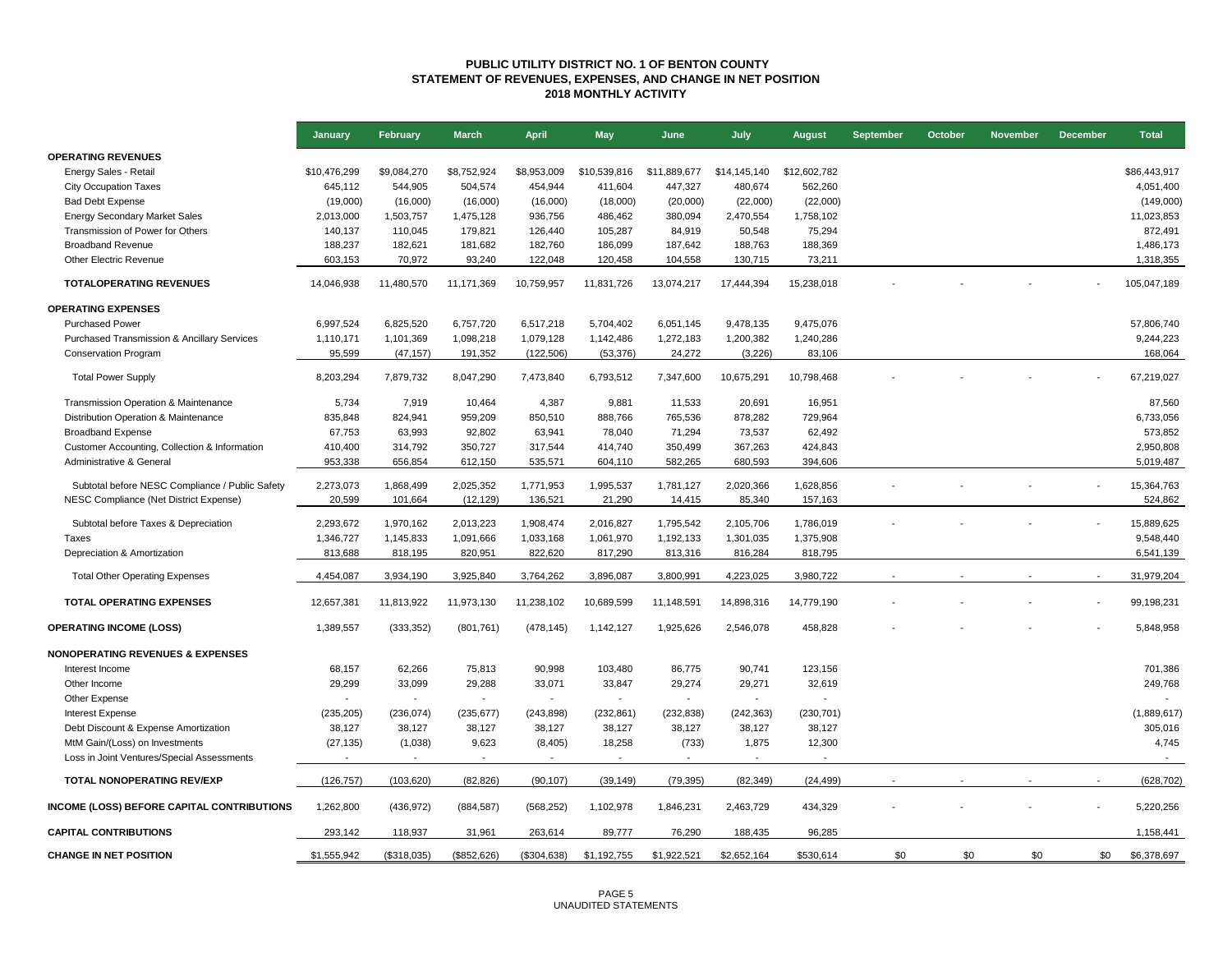## **ASSETS AND DEFERRED OUTFLOWS OF RESOURCES PUBLIC UTILITY DISTRICT NO. 1 OF BENTON COUNTY COMPARATIVE STATEMENT OF NET POSITION**

|                                                           |                 |                 | Increase/(Decrease) |                |  |
|-----------------------------------------------------------|-----------------|-----------------|---------------------|----------------|--|
|                                                           | 8/31/2018       | 8/31/2017       | <b>Amount</b>       | <b>Percent</b> |  |
| <b>ASSETS</b>                                             |                 |                 |                     |                |  |
|                                                           |                 |                 |                     |                |  |
| <b>CURRENT ASSETS</b>                                     |                 |                 |                     |                |  |
| Cash & Cash Equivalents                                   |                 |                 |                     |                |  |
| Unrestricted Cash & Cash Equivalents                      | 30,223,453      | 21,423,085      | \$8,800,368         |                |  |
| <b>Restricted Construction Account</b>                    |                 |                 |                     |                |  |
| Investments                                               | 10,621,270      | 13,939,620      | (3,318,350)         |                |  |
| Designated Debt Service Reserve Fund                      | 2,612,152       | 3,032,152       | (420,000)           |                |  |
| Designated Power Market Voltly                            | 3,850,000       | 3,300,000       | 550,000             |                |  |
| Designated Special Capital Rsv                            | 12,511,793      | 16,863,084      | (4,351,290)         |                |  |
| <b>Designated Customer Deposits</b>                       | 1,600,000       | 1,400,000       | 200,000             |                |  |
| Accounts Receivable, net                                  | 11,334,255      | 11,912,096      | (577, 841)          |                |  |
| <b>BPA Prepay Receivable</b>                              | 600,000         | 600,000         |                     |                |  |
| Accrued Interest Receivable                               | 135,254         | 89,087          | 46,167              |                |  |
| Wholesale Power Receivable                                | 584,715         | 275,670         | 309,045             |                |  |
| <b>Accrued Unbilled Revenue</b>                           | 3,600,000       | 3,400,000       | 200,000             |                |  |
| <b>Inventory Materials &amp; Supplies</b>                 | 5,557,470       | 5,506,506       | 50,964              |                |  |
| Prepaid Expenses & Option Premiums                        | 430,382         | 299,385         | 130,997             |                |  |
| <b>Total Current Assets</b>                               | 83,660,743      | 82,040,685      | 1,620,059           | 2%             |  |
| <b>NONCURRENT ASSETS</b>                                  |                 |                 |                     |                |  |
| <b>Restricted Bond Reserve Fund</b>                       | 1,107,865       | 1,107,865       | 0                   |                |  |
| <b>Other Receivables</b>                                  | 96,937          | 97,292          | (355)               |                |  |
| <b>Preliminary Surveys</b>                                | 123,847         | 50,491          | 73,356              |                |  |
| <b>BPA Prepay Receivable</b>                              | 5,450,000       | 6,050,000       | (600,000)           |                |  |
| Deferred Purchased Power Costs                            | 5,972,070       | 6,683,444       | (711, 374)          |                |  |
|                                                           | 12,750,719      | 13,989,092      | (638, 373)          | $-9%$          |  |
| <b>Utility Plant</b>                                      |                 |                 |                     |                |  |
| Land and Intangible Plant                                 | 3,528,128       | 3,485,471       | 42,657              |                |  |
| <b>Electric Plant in Service</b>                          | 314,511,311     | 309,457,830     | 5,053,481           |                |  |
| <b>Construction Work in Progress</b>                      | 5,143,744       | 6,790,369       | (1,646,625)         |                |  |
| <b>Accumulated Depreciation</b>                           | (194, 493, 167) | (194, 936, 115) | 442,948             |                |  |
| <b>Net Utility Plant</b>                                  | 128,690,015     | 124,797,555     | 3,892,460           | 3%             |  |
| <b>Total Noncurrent Assets</b>                            | 141,440,734     | 138,786,647     | 2,654,087           | 2%             |  |
| <b>Total Assets</b>                                       | 225,101,477     | 220,827,332     | 4,274,145           | 2%             |  |
| DEFERRED OUTFLOWS OF RESOURCES                            |                 |                 |                     |                |  |
| Unamortized Loss on Defeased Debt                         | (27, 125)       | (13, 219)       | (13,906)            |                |  |
| <b>Pension Deferred Outflow</b>                           | 1,429,022       | 2,019,756       | (590, 734)          |                |  |
| Accumulated Decrease in Fair Value of Hedging Derivatives | 774,806         | 614,285         | 160,521             |                |  |
|                                                           |                 |                 |                     |                |  |
| <b>Total Deferred Outflows of Resources</b>               | 2,176,703       | 2,620,822       | (444, 119)          |                |  |
|                                                           |                 |                 |                     |                |  |
| TOTAL ASSETS & DEFERRED OUTFLOWS OF RESOURCES             | 227,278,179     | 223,448,154     | 3,830,026           | 2%             |  |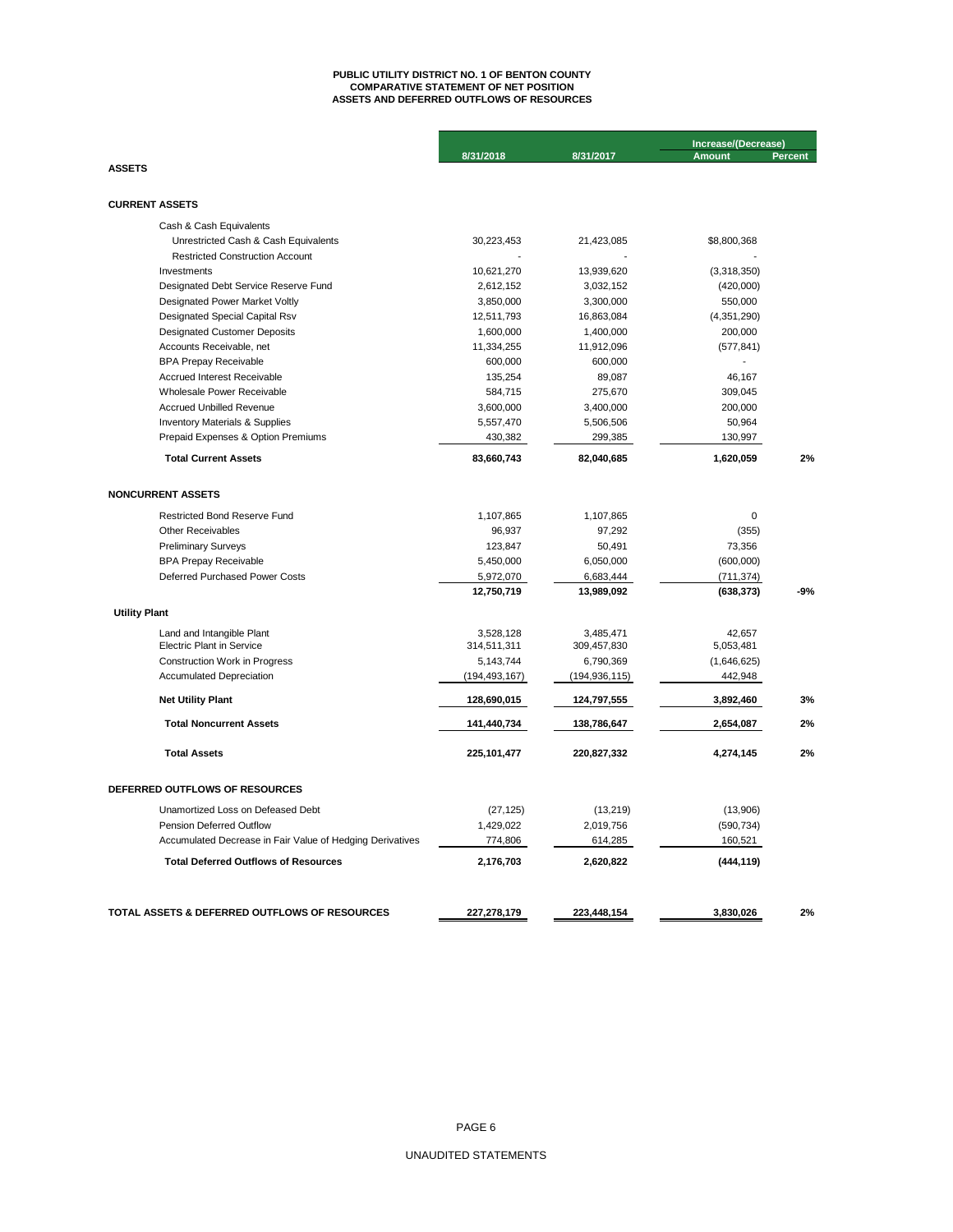# **PUBLIC UTILITY DISTRICT NO. 1 OF BENTON COUNTY COMPARATIVE STATEMENT OF NET POSITION LIABILITIES AND DEFERRED INFLOWS OF RESOURCES**

|                                                                                      |                      |                    | Increase/(Decrease)     |                |  |
|--------------------------------------------------------------------------------------|----------------------|--------------------|-------------------------|----------------|--|
| <b>LIABILITIES</b>                                                                   | 8/31/2018            | 8/31/2017          | <b>Amount</b>           | <b>Percent</b> |  |
|                                                                                      |                      |                    |                         |                |  |
|                                                                                      |                      |                    |                         |                |  |
| <b>CURRENT LIABILITIES</b>                                                           |                      |                    |                         |                |  |
| <b>Warrants Outstanding</b>                                                          |                      |                    | \$0                     |                |  |
| <b>Accounts Payable</b>                                                              | 11,214,137           | 9,796,186          | 1,417,951               |                |  |
| <b>Customer Deposits</b>                                                             | 1,986,225            | 1,574,979          | 411,246                 |                |  |
| <b>Accrued Taxes Payable</b>                                                         | 2,970,206            | 2,451,661          | 518,545                 |                |  |
| Other Current & Accrued Liabilities                                                  | 2,804,545            | 2,539,210          | 265,335                 |                |  |
| Accrued Interest Payable                                                             | 983,329              | 908,722            | 74,607                  |                |  |
| Revenue Bonds, Current Portion                                                       | 3,570,000            | 3,045,000          | 525,000                 |                |  |
| <b>Total Current Liabilities</b>                                                     | 23,528,442           | 20,315,758         | 3,212,684               | 16%            |  |
| <b>NONCURRENT LIABILITIES</b>                                                        |                      |                    |                         |                |  |
| 2010 Bond Issue                                                                      | 17,345,000           | 17,345,000         |                         |                |  |
| 2011 Bond Issue                                                                      | 13,520,000           | 17,090,000         | (3,570,000)             |                |  |
| 2016 Bond Issue                                                                      | 22,470,000           | 22,470,000         |                         |                |  |
| Unamortized Premium & Discount                                                       | 4,022,562            | 4,503,653          | (481,091)               |                |  |
| Pension Liability                                                                    | 9,884,887            | 13,019,386         | (3, 134, 499)           |                |  |
| Deferred Revenue                                                                     | 606,628              | 774,067            | (167, 440)              |                |  |
| <b>BPA Prepay Incentive Credit</b>                                                   | 1,626,029            | 1,787,285          | (161, 256)              |                |  |
| <b>Other Liabilities</b>                                                             | 1,252,912            | 1,052,829          | 200,083                 |                |  |
| <b>Total Noncurrent Liabilities</b>                                                  | 70,728,017           | 78,042,220         | (3,744,203)             | -9%            |  |
| <b>Total Liabilities</b>                                                             | 94,256,460           | 98,357,978         | (531, 518)              | $-4%$          |  |
| DEFERRED INFLOWS OF RESOURCES                                                        |                      |                    |                         |                |  |
|                                                                                      |                      |                    |                         |                |  |
| Pension Deferred Inflow<br>Accumulated Increase in Fair Value of Hedging Derivatives | 1,866,603<br>621,402 | 245,673<br>754,377 | 1,620,930<br>(132, 975) |                |  |
| <b>Total Deferred Inflows of Resources</b>                                           | 2,488,005            | 1,000,050          | 1,487,955               | 149%           |  |
|                                                                                      |                      |                    |                         |                |  |
| <b>NET POSITION</b>                                                                  |                      |                    |                         |                |  |
| Net Investment in Capital Assets                                                     | 67,735,328           | 60,330,684         | 7,404,644               |                |  |
| <b>Restricted for Debt Service</b>                                                   | 1,107,865            | 1,107,865          | 0                       |                |  |
| Unrestricted                                                                         | 61,690,522           | 62,651,577         | (961, 055)              |                |  |
| <b>Total Net Position</b>                                                            | 130,533,715          | 124,090,126        | 6,443,589               | 5%             |  |
| TOTAL NET POSITION, LIABILITIES AND                                                  |                      |                    |                         |                |  |
| DEFERRED INFLOWS OF RESOURCES                                                        | 227,278,179          | 223,448,154        | 3,830,025               | 2%             |  |
| <b>CURRENT RATIO:</b>                                                                | 3.56:1               | 4.04:1             |                         |                |  |
| (Current Assets / Current Liabilities)                                               |                      |                    |                         |                |  |
| <b>WORKING CAPITAL:</b>                                                              | 60,132,301           | \$61,724,927       | (\$1,592,626)           | $-3%$          |  |
| (Current Assets less Current Liabilities)                                            |                      |                    |                         |                |  |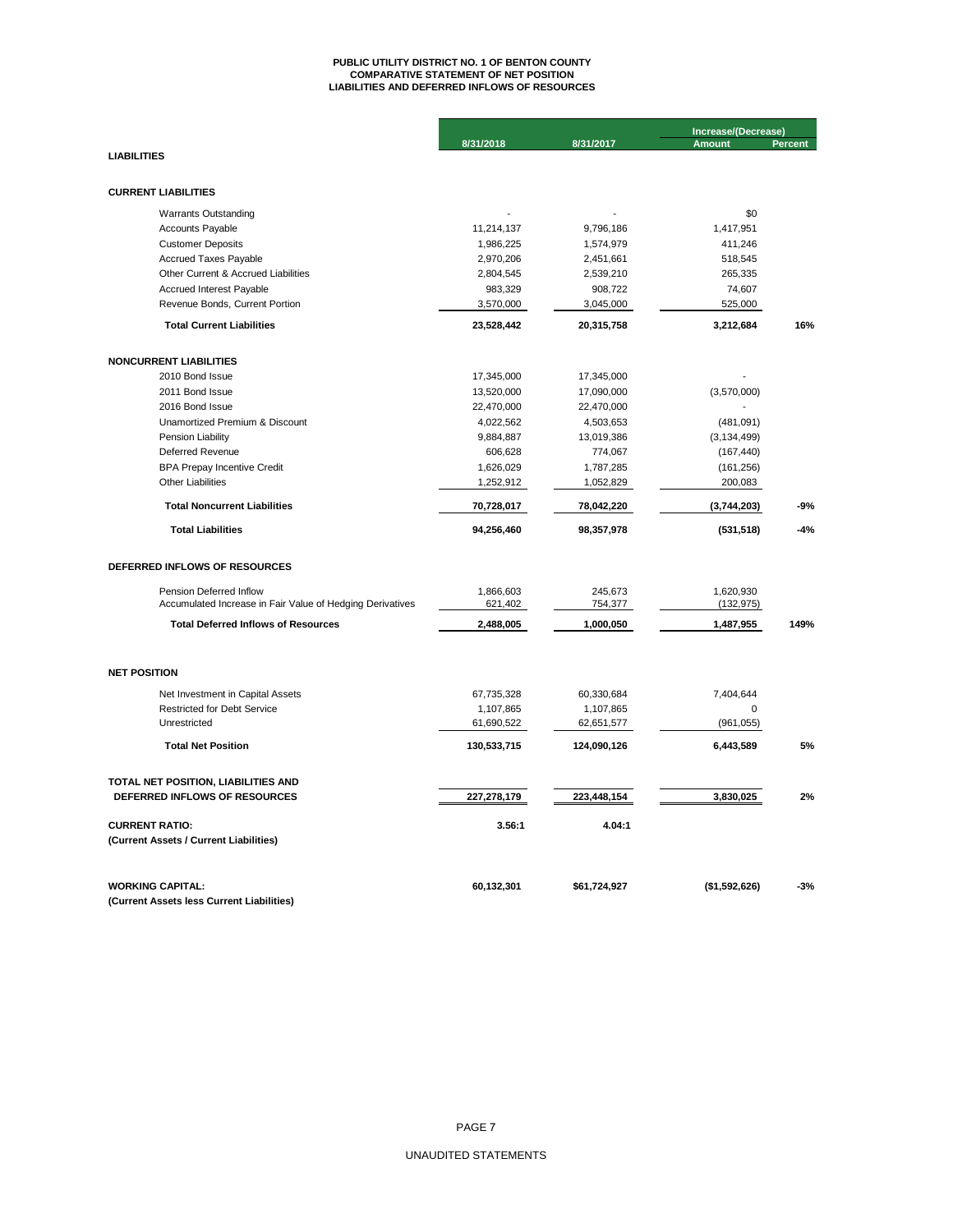#### **PUBLIC UTILITY DISTRICT NO. 1 OF BENTON COUNTY ENERGY STATISTICAL DATA CURRENT MONTH**

|                                                                          | 8/31/2018                |                         |            | 8/31/2017                |             |
|--------------------------------------------------------------------------|--------------------------|-------------------------|------------|--------------------------|-------------|
|                                                                          |                          |                         | <b>PCT</b> |                          | <b>PCT</b>  |
|                                                                          | <b>ACTUAL</b>            | <b>BUDGET</b>           | <b>VAR</b> | <b>ACTUAL</b>            | <b>VAR</b>  |
| <b>ENERGY SALES RETAIL - REVENUE</b>                                     |                          |                         |            |                          |             |
| Residential                                                              | 5,387,024                | \$5,266,758             | 2%<br>3%   | 5,196,630                | 4%<br>4%    |
| <b>Small General Service</b><br><b>Medium General Service</b>            | 917,884<br>1,163,410     | 886,847<br>1,084,431    | 7%         | 884,559<br>1,107,699     | 5%          |
| Large General Service                                                    | 1,376,914                | 1,184,027               | 16%        | 1,250,175                | 10%         |
| Large Industrial                                                         | 288,247                  | 300,180                 | $-4%$      | 303,761                  | $-5%$       |
| Small Irrigation                                                         | 181,627                  | 184,197                 | $-1%$      | 172,021                  | 6%          |
| Large Irrigation                                                         | 3,631,173                | 3,614,801               | 0%         | 3,657,812                | $-1%$       |
| <b>Street Lights</b>                                                     | 17,823                   | 17,809                  | 0%         | 17,482                   | 2%          |
| <b>Security Lights</b>                                                   | 22,072                   | 24,253                  | $-9%$      | 22,184                   | $-1%$       |
| <b>Unmetered Accounts</b>                                                | 16,608                   | 17,410                  | -5%        | 16,182                   | 3%          |
| <b>Billed Revenues Before Taxes &amp; Unbilled Revenue</b>               | \$13,002,782             | \$12,580,713            | 3%         | \$12,628,505             | 3%          |
| <b>Unbilled Revenue</b>                                                  | (400,000)                | (400,000)               | 0%         | (200,000)                | 100%        |
| <b>Energy Sales Retail Subtotal</b>                                      | \$12,602,782             | \$12,180,713            | 3%         | \$12,428,505             | 1%          |
| <b>City Occupation Taxes</b>                                             | 562,259                  | 548,441                 | 3%         | 538,846                  | 4%          |
| Bad Debt Expense (0.16% of retail sales)                                 | (22,000)                 | (23, 738)               | $-7%$      | (22,000)                 | 0%          |
| <b>TOTAL SALES - REVENUE</b>                                             | \$13,143,041             | \$12,705,416            | 3%         | \$12,945,351             | 2%          |
|                                                                          |                          |                         |            |                          |             |
| <b>ENERGY SALES RETAIL - kWh</b>                                         |                          |                         |            |                          |             |
| Residential                                                              | 63,971,768               | 61,977,543              | 3%         | 62,752,408               | 2%          |
| <b>Small General Service</b>                                             | 12,734,593               | 12,185,411              | 5%         | 12,037,978               | 6%          |
| <b>Medium General Service</b>                                            | 17,702,795               | 16,918,607              | 5%         | 17,906,763               | $-1%$       |
| Large General Service                                                    | 23,332,316               | 20,269,829              | 15%        | 21,497,993               | 9%          |
| Large Industrial                                                         | 5,536,080                | 5,825,061               | $-5%$      | 6,072,640                | $-9%$       |
| Small Irrigation                                                         | 2,916,373                | 2,895,080               | 1%         | 2,781,753                | 5%          |
| Large Irrigation                                                         | 68,988,554               | 70,223,791              | $-2%$      | 70,975,001               | $-3%$       |
| <b>Street Lights</b>                                                     | 211,634                  | 212,154                 | 0%         | 211,253                  | 0%          |
| <b>Security Lights</b>                                                   | 84,206                   | 108,476                 | $-22%$     | 90,860                   | $-7%$       |
| <b>Unmetered Accounts</b>                                                | 245,745                  | 257,693                 | $-5%$      | 253,715                  | $-3%$       |
| <b>TOTAL kWh BILLED</b>                                                  | 195,724,064              | 190,873,645             | 3%         | 194,580,364              | 1%          |
|                                                                          |                          |                         |            |                          |             |
| <b>NET POWER COST</b>                                                    |                          |                         |            |                          |             |
| <b>BPA Power Costs</b>                                                   |                          |                         |            |                          |             |
| Slice                                                                    | \$2,905,797              | \$2,922,186             | $-1%$      | 2,825,681                | 3%          |
| <b>Block</b>                                                             | 2,307,151                | 2,237,327               | 3%         | 2,230,368                | 3%          |
| Subtotal                                                                 | 5,212,948                | 5,159,513               | 1%         | 5,056,049                | 3%          |
| <b>Other Power Purchases</b>                                             | 2,777,694                | 1,621,896               | 71%        | 1,957,292                | 42%         |
| Frederickson                                                             | 1,484,434                | 1,442,820               | 3%         | 1,518,850                | $-2%$       |
| Transmission                                                             | 985,005                  | 942,304                 | 5%         | 1,026,762                | $-4%$       |
| Ancillary                                                                | 255,282                  | 206,032                 | 24%        | 181,136                  | 41%         |
| <b>Conservation Program</b>                                              | 83,105                   | (182, 469)              | $-146%$    | 55,387                   | 50%         |
| <b>Gross Power Costs</b>                                                 | 10,798,468               | 9,190,096               | 18%        | 9,795,476                | 10%         |
| Less Secondary Market Sales-Energy                                       | (1,717,008)              | (1,560,894)             | 10%        | (1,228,907)              | 40%         |
| Less Secondary Market Sales-Gas<br>Less Transmission of Power for Others | (41, 094)                |                         | n/a<br>0%  | (55, 211)                | -26%<br>11% |
| <b>NET POWER COSTS</b>                                                   | (75, 294)<br>\$8,965,072 | (75,000)<br>\$7,554,202 | 19%        | (67,973)<br>\$8,443,385  | 6%          |
|                                                                          |                          |                         |            |                          |             |
| <b>NET POWER - kWh</b>                                                   |                          |                         |            |                          |             |
| <b>BPA Power</b>                                                         |                          |                         |            |                          |             |
| Slice                                                                    |                          | 66,626,441              | 9%         |                          | 14%         |
| <b>Block</b>                                                             | 72,843,000<br>96,424,000 | 96,424,539              | 0%         | 63,981,000<br>98,764,000 | $-2%$       |
| Subtotal                                                                 | 169,267,000              | 163,050,980             | 4%         | 162,745,000              | 4%          |
| <b>Other Power Purchases</b>                                             | 17,468,000               | 114,283,670             | -85%       | 23,724,000               | -26%        |
| Frederickson                                                             | 37,201,000               | 37,200,000              | 0%         | 37,198,000               | 0%          |
| Gross Power kWh                                                          | 223,936,000              | 314,534,650             | $-29%$     | 223,667,000              | 0%          |
| <b>Less Secondary Market Sales</b>                                       | (31, 447, 000)           | (51, 480, 000)          | -39%       | (24, 483, 000)           | 28%         |
| Less Transmission Losses/Imbalance                                       | (2,274,000)              | (2,064,002)             | 10%        | (2,696,000)              | -16%        |
| <b>NET POWER - kWh</b>                                                   | 190,215,000              | 260,990,648             | -27%       | 196,488,000              | $-3%$       |
|                                                                          |                          |                         |            |                          |             |
| <b>COST PER MWh: (dollars)</b>                                           |                          |                         |            |                          |             |
| Gross Power Cost (average)                                               | \$48.22                  | \$29.22                 | 65%        | \$43.79                  | 10%         |
| Net Power Cost                                                           | \$47.13                  | \$28.94                 | 63%        | \$42.97                  | 10%         |
| <b>BPA Power Cost</b>                                                    | \$30.80                  | \$31.64                 | $-3%$      | \$31.07                  | $-1%$       |
| <b>Secondary Market Sales</b>                                            | \$54.60                  | \$30.32                 | 80%        | \$50.19                  | 9%          |
|                                                                          |                          |                         |            |                          |             |
| <b>ACTIVE SERVICE LOCATIONS:*</b>                                        |                          |                         |            |                          |             |
| Residential                                                              | 44,617                   |                         |            | 43,896                   | 2%          |
| <b>Small General Service</b>                                             | 4,991                    |                         |            | 4,982                    | 0%          |
| <b>Medium General Service</b>                                            | 810                      |                         |            | 785                      | 3%          |
| Large General Service                                                    | 162                      |                         |            | 161                      | 1%          |
| Large Industrial                                                         | 5                        |                         |            | 5                        | 0%          |
| Small Irrigation                                                         | 557                      |                         |            | 563                      | -1%         |
| Large Irrigation                                                         | 438                      |                         |            | 434                      | 1%          |
| <b>Street Lights</b>                                                     | 9                        |                         |            | 9                        | 0%          |
| <b>Security Lights</b>                                                   | 1,876                    |                         |            | 1,935                    | $-3%$       |
| <b>Unmetered Accounts</b>                                                | 370                      |                         |            | 378                      | $-2%$       |
| TOTAL                                                                    | 53,835                   |                         |            | 53,148                   | 1%          |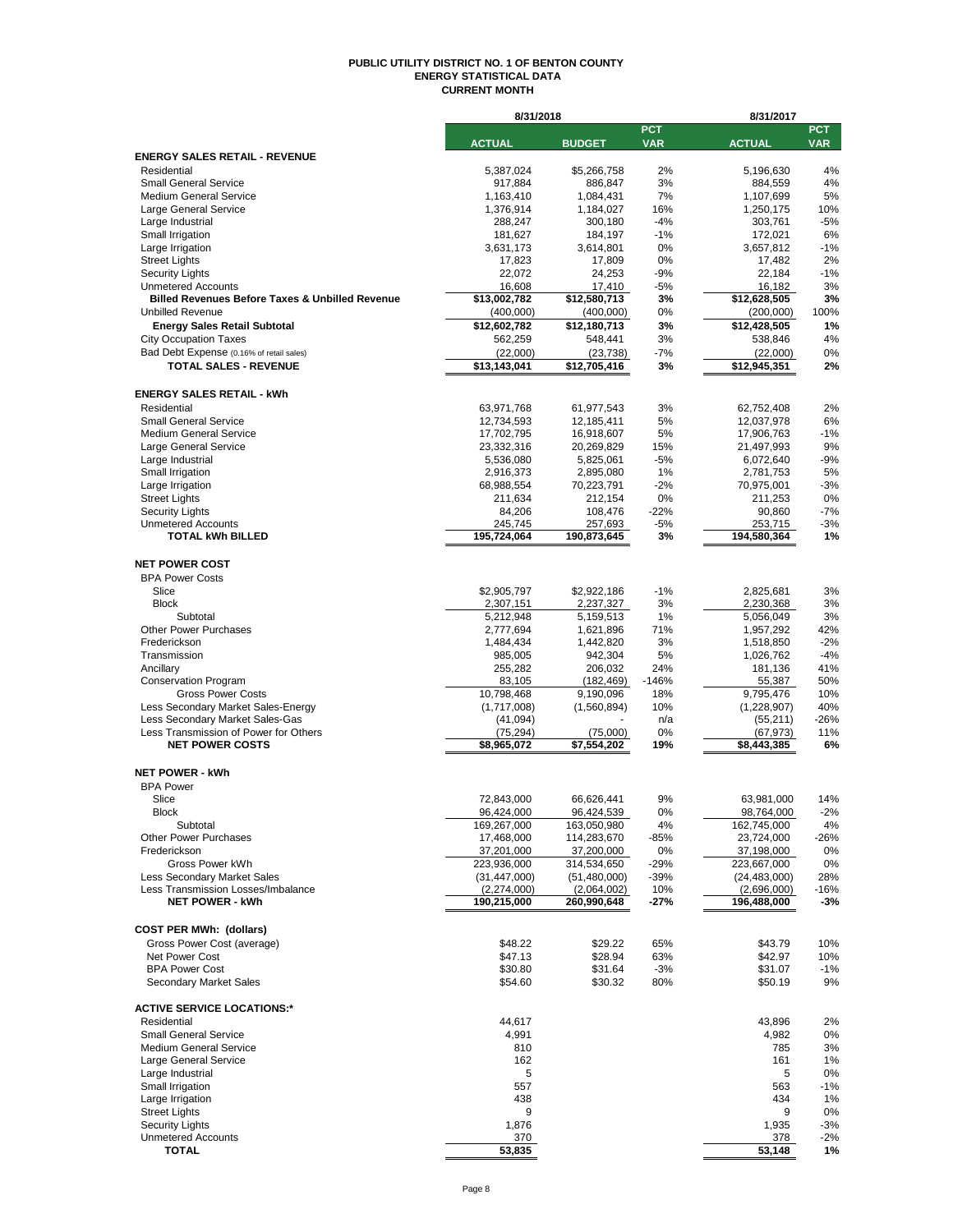#### **PUBLIC UTILITY DISTRICT NO. 1 OF BENTON COUNTY ENERGY STATISTICAL DATA YEAR TO DATE**

|                                                                       | 8/31/2018                       |                                   |                          | 8/31/2017                         |                          |
|-----------------------------------------------------------------------|---------------------------------|-----------------------------------|--------------------------|-----------------------------------|--------------------------|
|                                                                       | <b>ACTUAL</b>                   | <b>BUDGET</b>                     | <b>PCT</b><br><b>VAR</b> | <b>ACTUAL</b>                     | <b>PCT</b><br><b>VAR</b> |
| <b>ENERGY SALES RETAIL - REVENUE</b>                                  |                                 |                                   |                          |                                   |                          |
| Residential                                                           | 40,740,570                      | 41,047,592                        | $-1%$                    | 44,045,360                        | $-8%$                    |
| <b>Small General Service</b>                                          | 6,242,793                       | 6,175,940                         | 1%                       | 6,374,170                         | $-2%$                    |
| <b>Medium General Service</b>                                         | 8,393,193<br>9,639,249          | 8,199,530                         | 2%                       | 8,431,164                         | 0%<br>5%                 |
| Large General Service<br>Large Industrial                             | 2,268,004                       | 8,662,905<br>2,281,773            | 11%<br>$-1%$             | 9,204,441<br>2,249,707            | 1%                       |
| Small Irrigation                                                      | 798,105                         | 857,135                           | $-7%$                    | 702,045                           | 14%                      |
| Large Irrigation                                                      | 19,108,543                      | 19,616,187                        | $-3%$                    | 17,591,921                        | 9%                       |
| <b>Street Lights</b>                                                  | 142,387                         | 142,471                           | 0%                       | 139,853                           | 2%                       |
| <b>Security Lights</b><br><b>Unmetered Accounts</b>                   | 178,316<br>132,757              | 194,026<br>137,747                | -8%<br>-4%               | 178,059<br>129,456                | 0%<br>3%                 |
| <b>Billed Revenues Before Taxes &amp; Unbilled Revenue</b>            | \$87,643,917                    | 87,315,306                        | 0%                       | \$89,046,176                      | $-2%$                    |
| <b>Unbilled Revenue</b>                                               | (1,200,000)                     | (1,200,000)                       | 0%                       | (2,000,000)                       | $-40%$                   |
| <b>Energy Sales Retail Subtotal</b>                                   | \$86,443,917                    | 86,115,306                        | 0%                       | \$87,046,176                      | $-1%$                    |
| <b>City Occupation Taxes</b>                                          | 4,051,399                       | 4,054,601                         | 0%                       | 4,224,371                         | $-4%$                    |
| Bad Debt Expense (0.16% of retail sales)                              | (149,000)                       | (163, 354)                        | -9%                      | (155,000)                         | $-4%$                    |
| <b>TOTAL SALES - REVENUE</b>                                          | \$90,346,316                    | 90,006,553                        | 0%                       | \$91,115,547                      | $-1%$                    |
| <b>ENERGY SALES RETAIL - kWh</b>                                      |                                 |                                   |                          |                                   |                          |
| Residential                                                           | 480,228,586                     | 483,071,689                       | $-1%$                    | 538,737,016                       | $-11%$                   |
| <b>Small General Service</b>                                          | 85,099,977                      | 83,746,825                        | 2%                       | 88,576,611                        | $-4%$                    |
| <b>Medium General Service</b>                                         | 121,168,014                     | 121,023,889                       | 0%                       | 124,592,353                       | $-3%$                    |
| Large General Service                                                 | 156,385,284                     | 141,370,756                       | 11%                      | 151,328,652                       | 3%                       |
| Large Industrial                                                      | 43,443,360                      | 43,490,219                        | 0%                       | 43,898,190                        | $-1%$                    |
| Small Irrigation<br>Large Irrigation                                  | 12,148,456<br>357, 143, 075     | 12,853,745<br>373,007,417         | $-5%$<br>$-4%$           | 10,848,630<br>341,806,171         | 12%<br>4%                |
| <b>Street Lights</b>                                                  | 1,690,600                       | 1,720,525                         | $-2%$                    | 1,690,120                         | 0%                       |
| <b>Security Lights</b>                                                | 694,871                         | 858,620                           | -19%                     | 749,278                           | $-7%$                    |
| <b>Unmetered Accounts</b>                                             | 1,991,088                       | 2,038,890                         | -2%                      | 2,030,120                         | $-2%$                    |
| <b>TOTAL kWh BILLED</b>                                               | 1,259,993,311                   | 1,263,182,575                     | 0%                       | 1,304,257,141                     | -3%                      |
| <b>NET POWER COST</b>                                                 |                                 |                                   |                          |                                   |                          |
| <b>BPA Power Costs</b>                                                |                                 |                                   |                          |                                   |                          |
| Slice                                                                 | \$23,246,376                    | \$23,377,486                      | $-1%$                    | \$22,605,448                      | 3%                       |
| <b>Block</b>                                                          | 17,820,800                      | 17,536,232                        | 2%                       | 17,107,135                        | 4%                       |
| Subtotal                                                              | \$41,067,176                    | \$40,913,718                      | 0%                       | \$39,712,583                      | 3%                       |
| <b>Other Power Purchases</b><br>Frederickson                          | 9,740,814<br>6,998,752          | 7,019,803<br>6,639,825            | 39%<br>5%                | 7,820,464<br>8,201,430            | 25%<br>$-15%$            |
| Transmission                                                          | 7,653,662                       | 7,373,197                         | 4%                       | 6,631,433                         | 15%                      |
| Ancillary                                                             | 1,590,560                       | 1,516,794                         | 5%                       | 2,277,101                         | -30%                     |
| <b>Conservation Program</b>                                           | 168,065                         | 173,795                           | $-3%$                    | 255,623                           | -34%                     |
| <b>Gross Power Costs</b>                                              | \$67,219,029                    | \$63,637,132                      | 6%                       | \$64,898,634                      | 4%                       |
| Less Secondary Market Sales-Energy<br>Less Secondary Market Sales-Gas | (10, 835, 484)<br>(188, 369)    | (8, 154, 275)                     | 33%<br>n/a               | (8,549,066)                       | 27%<br>-72%              |
| Less Transmission of Power for Others                                 | (872, 491)                      | (600,000)                         | 45%                      | (663, 639)<br>(732, 753)          | 19%                      |
| <b>NET POWER COSTS</b>                                                | \$55,322,685                    | \$54,882,857                      | 1%                       | \$54,953,176                      | 1%                       |
|                                                                       |                                 |                                   |                          |                                   |                          |
| <b>NET POWER - kWh</b>                                                |                                 |                                   |                          |                                   |                          |
| <b>BPA Power</b>                                                      |                                 |                                   |                          |                                   |                          |
| Slice<br><b>Block</b>                                                 | 849,108,000<br>636,578,000      | 703,340,316<br>636,978,046        | 21%<br>0%                | 843,047,000<br>652,536,000        | 1%<br>$-2%$              |
| Subtotal                                                              | 1,485,686,000                   | 1,340,318,362                     | 11%                      | 1,495,583,000                     | $-1%$                    |
| <b>Other Power Purchases</b>                                          | 169,872,000                     | 315,188,906                       | -46%                     | 182,971,000                       | -7%                      |
| Frederickson                                                          | 81,001,000                      | 74,400,000                        | 9%                       | 102,906,000                       | -21%                     |
| Gross Power kWh                                                       | 1,736,559,000                   | 1,729,907,268                     | 0%                       | 1,781,460,000                     | -3%                      |
| Less Secondary Market Sales<br>Less Transmission Losses/Imbalance     | (434,058,000)<br>(22, 169, 000) | (355, 909, 833)<br>(18, 587, 995) | 22%<br>19%               | (432, 899, 000)<br>(22, 227, 000) | 0%<br>0%                 |
| <b>NET POWER - kWh</b>                                                | 1,280,332,000                   | 1,355,409,440                     | -6%                      | 1,326,334,000                     | -3%                      |
|                                                                       |                                 |                                   |                          |                                   |                          |
| <b>COST PER MWh: (dollars)</b>                                        |                                 |                                   |                          |                                   |                          |
| Gross Power Cost (average)                                            | \$38.71                         | \$36.79                           | 5%                       | \$36.43                           | 6%                       |
| Net Power Cost<br><b>BPA Power Cost</b>                               | \$43.21                         | \$40.49                           | 7%                       | \$41.43                           | 4%                       |
| Secondary Market Sales                                                | \$27.64<br>\$24.96              | \$30.53<br>\$13.71                | $-9%$<br>82%             | \$26.55<br>\$19.75                | 4%<br>26%                |
|                                                                       |                                 |                                   |                          |                                   |                          |
| <b>AVERAGE ACTIVE SERVICE LOCATIONS:*</b>                             |                                 |                                   |                          |                                   |                          |
| Residential                                                           | 44,405                          |                                   |                          | 43,758                            | 1%                       |
| <b>Small General Service</b>                                          | 4,965                           |                                   |                          | 4,965                             | 0%                       |
| Medium General Service                                                | 799<br>161                      |                                   |                          | 781                               | 2%                       |
| Large General Service<br>Large Industrial                             | 5                               |                                   |                          | 160<br>5                          | 1%<br>0%                 |
| Small Irrigation                                                      | 548                             |                                   |                          | 558                               | -2%                      |
| Large Irrigation                                                      | 436                             |                                   |                          | 429                               | 2%                       |
| <b>Street Lights</b>                                                  | 9                               |                                   |                          | 9                                 | 0%                       |
| <b>Security Lights</b>                                                | 1,896                           |                                   |                          | 1,948                             | -3%                      |
| <b>Unmetered Accounts</b><br>TOTAL                                    | 374<br>53,598                   |                                   |                          | 378<br>52,989                     | -1%<br>1%                |
|                                                                       |                                 |                                   |                          |                                   |                          |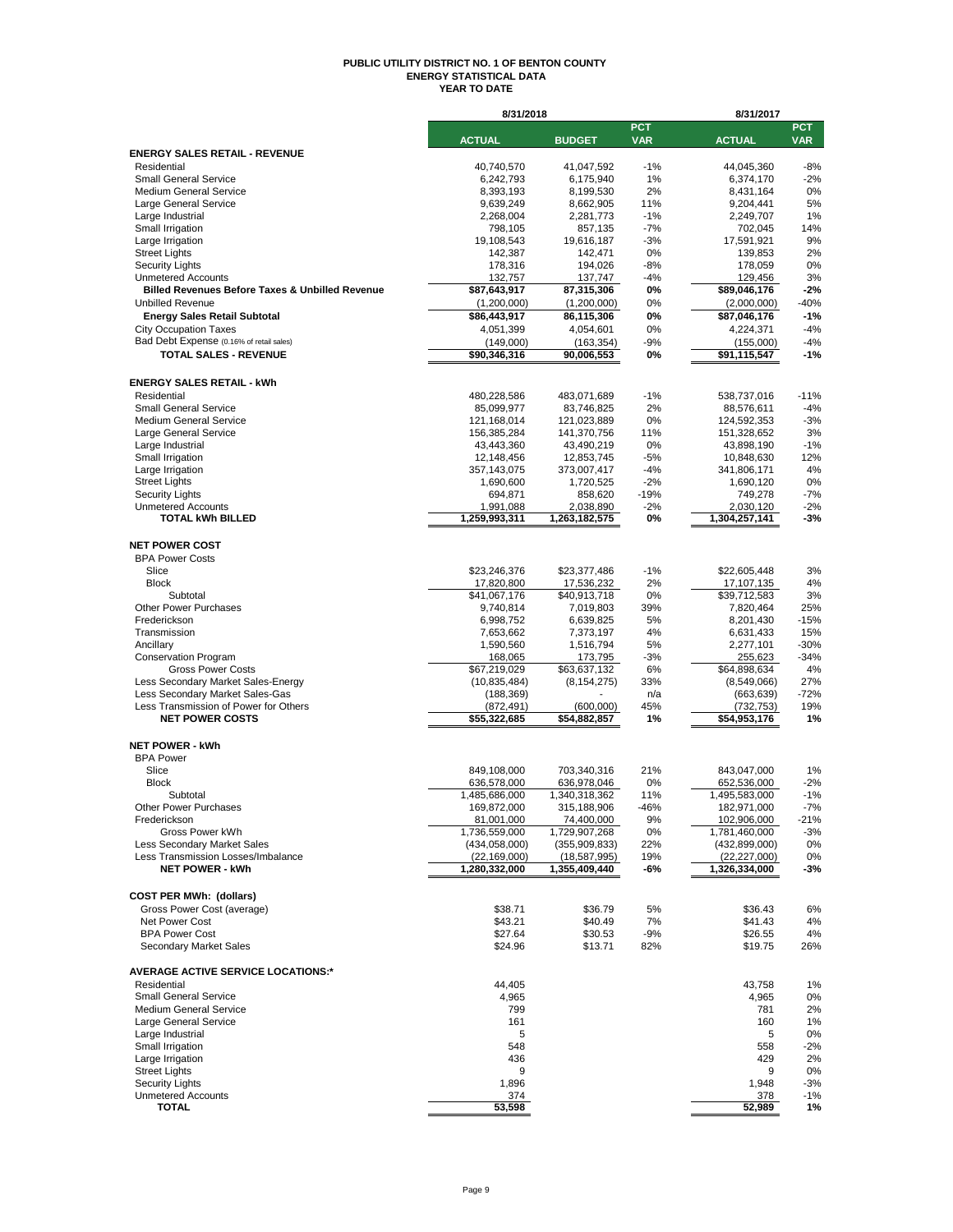#### **PUBLIC UTILITY DISTRICT NO. 1 OF BENTON COUNTY KWH SALES MONTHLY ACTIVITY**

|                               | January     | February   | March      | April      | May        | June        | July        | August     | September  | October    | November   | December   | Total                      |
|-------------------------------|-------------|------------|------------|------------|------------|-------------|-------------|------------|------------|------------|------------|------------|----------------------------|
|                               |             |            |            |            |            |             |             |            |            |            |            |            |                            |
| Residential                   |             |            |            |            |            |             |             |            |            |            |            |            |                            |
| 2014                          | 90,995,045  | 86,856,866 | 61,276,449 | 46,126,349 | 38,751,097 | 43,347,010  | 51,878,664  | 62,101,272 | 49,381,509 | 38,520,801 | 51,127,327 | 76,441,442 | 696,803,831<br>665,504,766 |
| 2015                          | 81,753,251  | 70,842,807 | 51,195,817 | 43,964,172 | 38,845,198 | 48,995,659  | 62,750,008  | 58,699,674 | 48,136,350 | 37,850,154 | 46,905,821 | 75,565,855 |                            |
| 2016                          | 89,934,474  | 72,255,049 | 53,460,881 | 45,886,799 | 38,721,341 | 44,464,304  | 49,566,548  | 57,564,364 | 49,472,576 | 38,810,551 | 46,586,644 | 75,018,157 | 661,741,688                |
| 2017                          | 114,089,923 | 97,473,618 | 72,629,078 | 50,897,608 | 40,454,502 | 45,014,248  | 55,425,631  | 62,752,408 | 53,038,585 | 40,359,813 | 54,793,496 | 72,704,997 | 759,633,907                |
| 2018                          | 90,521,667  | 69,963,306 | 64,197,600 | 51,994,462 | 41,172,298 | 46,005,694  | 52,401,791  | 63,971,768 |            |            |            |            | 480,228,586                |
| <b>Small General Service</b>  |             |            |            |            |            |             |             |            |            |            |            |            |                            |
| 2014                          | 12,002,884  | 11,773,687 | 9,247,968  | 8,838,271  | 8,960,528  | 10,069,805  | 10,898,332  | 12,390,218 | 11,106,946 | 9,214,420  | 9,056,203  | 10,725,578 | 124,284,840                |
| 2015                          | 11,273,647  | 10,444,066 | 8,399,963  | 8,630,563  | 9,005,788  | 10,616,996  | 12,060,700  | 11,955,370 | 10,809,845 | 9,065,197  | 8,719,747  | 10,515,898 | 121,497,780                |
| 2016                          | 11,865,345  | 10,615,824 | 8,804,253  | 9,093,517  | 9,217,514  | 10,063,717  | 10,760,436  | 11,863,201 | 10,839,759 | 9,285,276  | 8,652,183  | 10,807,220 | 121,868,245                |
| 2017                          | 13,896,042  | 12,326,759 | 11,375,219 | 8,459,581  | 8,910,557  | 10,148,595  | 11,421,880  | 12,037,978 | 11,357,363 | 9,027,734  | 9,272,759  | 10,819,539 | 129,054,006                |
| 2018                          | 12,129,652  | 10,600,544 | 9,492,590  | 9,262,432  | 9,403,579  | 10,408,132  | 11,068,455  | 12,734,593 |            |            |            |            | 85,099,977                 |
| <b>Medium General Service</b> |             |            |            |            |            |             |             |            |            |            |            |            |                            |
| 2014                          | 16,255,765  | 16,174,267 | 13,320,761 | 13,438,288 | 13,403,247 | 14,808,800  | 15,526,971  | 17,145,841 | 15,985,439 | 15,533,136 | 14,950,232 | 15,501,055 | 182,043,802                |
| 2015                          | 15,719,991  | 15,058,182 | 13,124,396 | 13,611,242 | 14,078,883 | 15,970,931  | 16,957,563  | 16,576,440 | 15,990,572 | 15,576,154 | 14,732,964 | 15,213,004 | 182,610,322                |
| 2016                          | 16,032,684  | 15,129,401 | 12,982,308 | 13,939,681 | 13,879,726 | 14,686,797  | 15,578,700  | 16,516,307 | 16,093,629 | 15,538,491 | 14,711,127 | 15,377,852 | 180,466,703                |
| 2017                          | 17,170,328  | 15,406,899 | 15,083,130 | 13,953,993 | 14,157,015 | 15,250,364  | 15,663,861  | 17,906,763 | 16,509,954 | 14,751,484 | 15,037,120 | 15,264,344 | 186, 155, 255              |
| 2018                          | 16,103,016  | 14,412,773 | 13,220,177 | 13,836,653 | 14,453,218 | 15,432,469  | 16,006,913  | 17,702,795 |            |            |            |            | 121,168,014                |
|                               |             |            |            |            |            |             |             |            |            |            |            |            |                            |
| <b>Large General Service</b>  |             |            |            |            |            |             |             |            |            |            |            |            |                            |
| 2014                          | 18,043,140  | 18,004,500 | 16,529,440 | 16,641,080 | 17,175,060 | 18,408,820  | 19,689,940  | 21,264,420 | 21,006,340 | 21,502,220 | 19,841,340 | 18,573,000 | 226,679,300                |
| 2015                          | 17,888,911  | 17,212,717 | 16,213,065 | 17,278,183 | 17,939,803 | 19,595,384  | 20,935,183  | 20,741,663 | 21,305,140 | 20,558,020 | 18,687,460 | 17,819,400 | 226,174,929                |
| 2016                          | 18,188,600  | 17,545,840 | 16,492,120 | 17,360,382 | 17,583,712 | 18,140,663  | 18,545,919  | 20,497,271 | 19,923,658 | 21,179,801 | 19,314,538 | 18,495,415 | 223,267,919                |
| 2017                          | 18,624,018  | 17,299,889 | 18,510,883 | 17,691,033 | 18,241,931 | 18,951,191  | 20,511,714  | 21,497,993 | 20,970,960 | 20,501,084 | 19,370,204 | 18,503,509 | 230,674,409                |
| 2018                          | 19,110,860  | 18,344,671 | 17,025,842 | 18,279,971 | 19,678,682 | 19,988,535  | 20,624,407  | 23,332,316 |            |            |            |            | 156,385,284                |
| Large Industrial              |             |            |            |            |            |             |             |            |            |            |            |            |                            |
| 2014                          | 6,203,055   | 5,695,020  | 6,141,110  | 5,917,690  | 6,227,320  | 6,005,800   | 6,111,425   | 6,258,875  | 5,080,145  | 6,181,005  | 6,125,825  | 5,922,215  | 71,869,485                 |
| 2015                          | 5,597,495   | 5,394,485  | 5,337,365  | 5,784,330  | 5,632,340  | 5,678,570   | 4,981,620   | 6,171,695  | 5,623,820  | 5,598,540  | 5,408,760  | 5,732,865  | 66,941,885                 |
| 2016                          | 5,743,306   | 5,306,745  | 5,715,980  | 5,547,175  | 4,192,375  | 5,666,470   | 5,704,840   | 5,908,980  | 4,427,850  | 5,998,320  | 5,625,690  | 4,774,520  | 64,612,251                 |
| 2017                          | 5,118,880   | 5,319,830  | 5,953,160  | 5,959,920  | 4,342,280  | 5,566,080   | 5,565,400   | 6,072,640  | 5,753,440  | 5,962,760  | 5,314,800  | 6,154,920  | 67,084,110                 |
| 2018                          | 5,995,840   | 5,158,240  | 5,695,840  | 5,195,640  | 4,157,840  | 5,739,040   | 5,964,840   | 5,536,080  |            |            |            |            | 43,443,360                 |
|                               |             |            |            |            |            |             |             |            |            |            |            |            |                            |
| <b>Small Irrigation</b>       |             |            |            |            |            |             |             |            |            |            |            |            |                            |
| 2014                          |             |            | 566,022    | 1,370,794  | 2,487,573  | 2,926,545   | 3,475,842   | 2,988,591  | 2,248,398  | 1,145,157  | (52)       |            | 17,208,870                 |
| 2015                          |             | 9          | 648,290    | 1,481,286  | 2,159,616  | 2,668,782   | 3,213,086   | 3,002,663  | 2,075,784  | 1,172,302  | 2,846      |            | 16,424,664                 |
| 2016                          | 20          | 181        | 469,477    | 1,607,439  | 2,203,347  | 2,637,887   | 2,835,670   | 2,948,608  | 2,005,457  | 889,198    |            | 4          | 15,597,288                 |
| 2017                          | (4)         |            | 277,710    | 434,783    | 1,701,606  | 2,505,109   | 3,147,673   | 2,781,753  | 1,809,769  | 928,403    | 123,750    | 43,802     | 13,754,354                 |
| 2018                          | 50,526      | 32,983     | 143,892    | 846,581    | 2,185,730  | 2,676,895   | 3,295,476   | 2,916,373  |            |            |            |            | 12,148,456                 |
| Large Irrigation              |             |            |            |            |            |             |             |            |            |            |            |            |                            |
| 2014                          | 247,328     | 266,769    | 11,959,400 | 40,053,677 | 68,929,139 | 94,789,557  | 102,773,871 | 67,085,339 | 38,117,908 | 27,773,132 | 3,179,515  | 258,931    | 455,434,566                |
| 2015                          | 214,532     | 210,554    | 14,636,633 | 39,362,242 | 61,259,905 | 103,842,869 | 98,850,190  | 67,471,445 | 37,832,472 | 24,467,386 | 3,414,781  | 214,109    | 451,777,118                |
| 2016                          | 221,312     | 379,179    | 9,247,984  | 45,291,455 | 66,290,382 | 88,901,499  | 88,434,390  | 70,085,659 | 33,735,656 | 14,740,237 | 2,022,639  | 238,007    | 419,588,399                |
| 2017                          | 200,892     | 229,629    | 1,485,633  | 17,886,279 | 54,086,389 | 93,753,828  | 103,188,520 | 70,975,001 | 29,243,746 | 18,136,316 | 2,582,791  | 281,800    | 392,050,824                |
| 2018                          | 233,165     | 494,143    | 10,909,657 | 22,783,855 | 64,616,180 | 86,922,059  | 102,195,462 | 68,988,554 |            |            |            |            | 357,143,075                |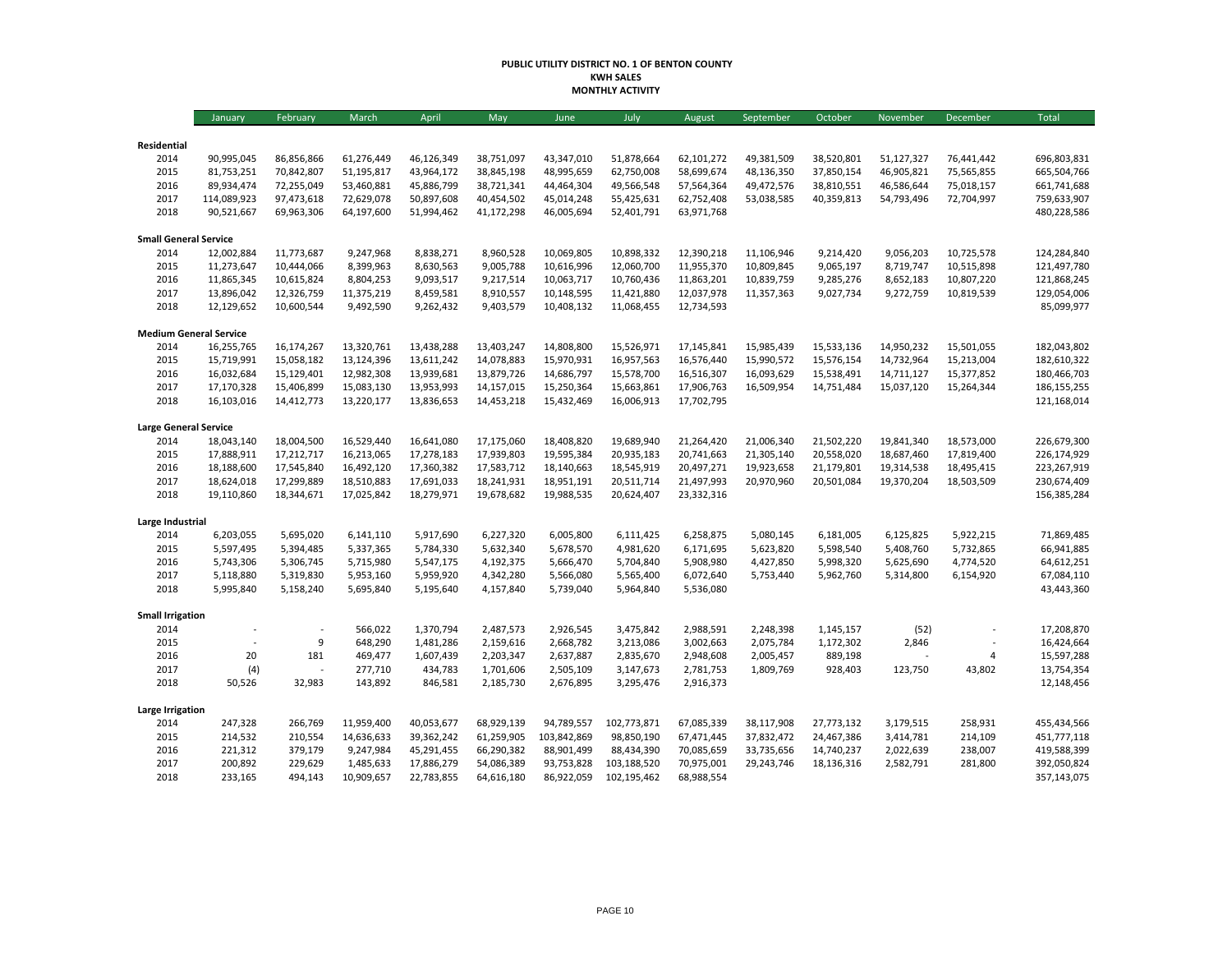#### **PUBLIC UTILITY DISTRICT NO. 1 OF BENTON COUNTY KWH SALES MONTHLY ACTIVITY**

|                        | January     | February    | March       | April       | May         | June        | July        | August      | September   | October     | November    | December    | Total         |
|------------------------|-------------|-------------|-------------|-------------|-------------|-------------|-------------|-------------|-------------|-------------|-------------|-------------|---------------|
|                        |             |             |             |             |             |             |             |             |             |             |             |             |               |
| <b>Street Lights</b>   |             |             |             |             |             |             |             |             |             |             |             |             |               |
| 2014                   | 229,425     | 229,425     | 229,515     | 229,515     | 225,070     | 224,939     | 225,064     | 225,640     | 225,514     | 225,514     | 225,298     | 225,586     | 2,720,505     |
| 2015                   | 225,624     | 225,624     | 225,624     | 225,672     | 225,672     | 225,672     | 224,880     | 224,880     | 224,928     | 225,024     | 225,024     | 225,024     | 2,703,648     |
| 2016                   | 225,024     | 224,878     | 224,878     | 224,494     | 211,235     | 211,187     | 211,187     | 211,187     | 211,187     | 211,187     | 211,349     | 211,349     | 2,589,142     |
| 2017                   | 211,349     | 211,253     | 211,253     | 211,253     | 211,253     | 211,253     | 211,253     | 211,253     | 211,253     | 211,238     | 211,125     | 211,046     | 2,534,782     |
| 2018                   | 211,046     | 211,337     | 211,343     | 211,310     | 211,310     | 211,310     | 211,310     | 211,634     |             |             |             |             | 1,690,600     |
| <b>Security Lights</b> |             |             |             |             |             |             |             |             |             |             |             |             |               |
| 2014                   | 103,678     | 103,678     | 103,420     | 103,377     | 103,334     | 103,248     | 103,476     | 114,623     | 114,494     | 114,494     | 114,444     | 114,430     | 1,296,696     |
| 2015                   | 114,451     | 114,408     | 114,073     | 113,696     | 113,531     | 113,488     | 113,488     | 113,445     | 113,402     | 113,359     | 113,359     | 113,309     | 1,364,009     |
| 2016                   | 113,273     | 113,196     | 113,239     | 113,180     | 101,382     | 101,425     | 101,382     | 101,409     | 101,366     | 101,194     | 101,108     | 101,108     | 1,263,262     |
| 2017                   | 100,963     | 100,920     | 91,650      | 91,545      | 91,424      | 91,134      | 90,782      | 90,860      | 90,850      | 90,827      | 90,504      | 90,659      | 1,112,118     |
| 2018                   | 85,112      | 90,490      | 90,144      | 89,927      | 85,656      | 84,953      | 84,383      | 84,206      |             |             |             |             | 694,871       |
| Unmetered              |             |             |             |             |             |             |             |             |             |             |             |             |               |
| 2014                   | 247,686     | 247,516     | 247,516     | 247,516     | 248,246     | 248,246     | 248,246     | 249,106     | 249,106     | 249,106     | 249,106     | 249,106     | 2,980,502     |
| 2015                   | 249,106     | 249,106     | 249,106     | 248,919     | 248,919     | 248,919     | 248,919     | 254,930     | 254,845     | 255,749     | 257,045     | 257,045     | 3,022,608     |
| 2016                   | 257,045     | 257,045     | 257,045     | 257,045     | 257,045     | 257,045     | 258,341     | 259,637     | 259,637     | 254,365     | 254,365     | 254,365     | 3,082,980     |
| 2017                   | 253,915     | 253,915     | 253,715     | 253,715     | 253,715     | 253,715     | 253,715     | 253,715     | 253,715     | 253,715     | 253,926     | 252,929     | 3,044,405     |
| 2018                   | 242,804     | 254,823     | 255,332     | 255,332     | 245,684     | 245,684     | 245,684     | 245,745     |             |             |             |             | 1,991,088     |
| Total                  |             |             |             |             |             |             |             |             |             |             |             |             |               |
| 2014                   | 144,328,006 | 139,351,728 | 119,621,601 | 132,966,557 | 156,510,614 | 190,932,770 | 210,931,831 | 189,823,925 | 143,515,799 | 120,458,985 | 104,869,238 | 128,011,343 | 1,781,322,397 |
| 2015                   | 133,037,008 | 119,751,958 | 110,144,332 | 130,700,305 | 149,509,655 | 207,957,270 | 220,335,637 | 185,212,205 | 142,367,158 | 114,881,885 | 98,467,807  | 125,656,509 | 1,738,021,729 |
| 2016                   | 142,581,083 | 121,827,338 | 107.768.165 | 139,321,167 | 152,658,059 | 185,130,994 | 191,997,413 | 185,956,623 | 137,070,775 | 107,008,620 | 97,479,643  | 125,277,997 | 1,694,077,877 |
| 2017                   | 169,666,306 | 148,622,712 | 125,871,431 | 115,839,710 | 142,450,672 | 191.745.517 | 215,480,429 | 194,580,364 | 139,239,635 | 110,223,374 | 107,050,475 | 124,327,545 | 1,785,098,170 |
| 2018                   | 144,683,688 | 119,563,310 | 121,242,417 | 122,756,163 | 156,210,177 | 187,714,771 | 212,098,721 | 195,724,064 |             |             |             |             | 1,259,993,311 |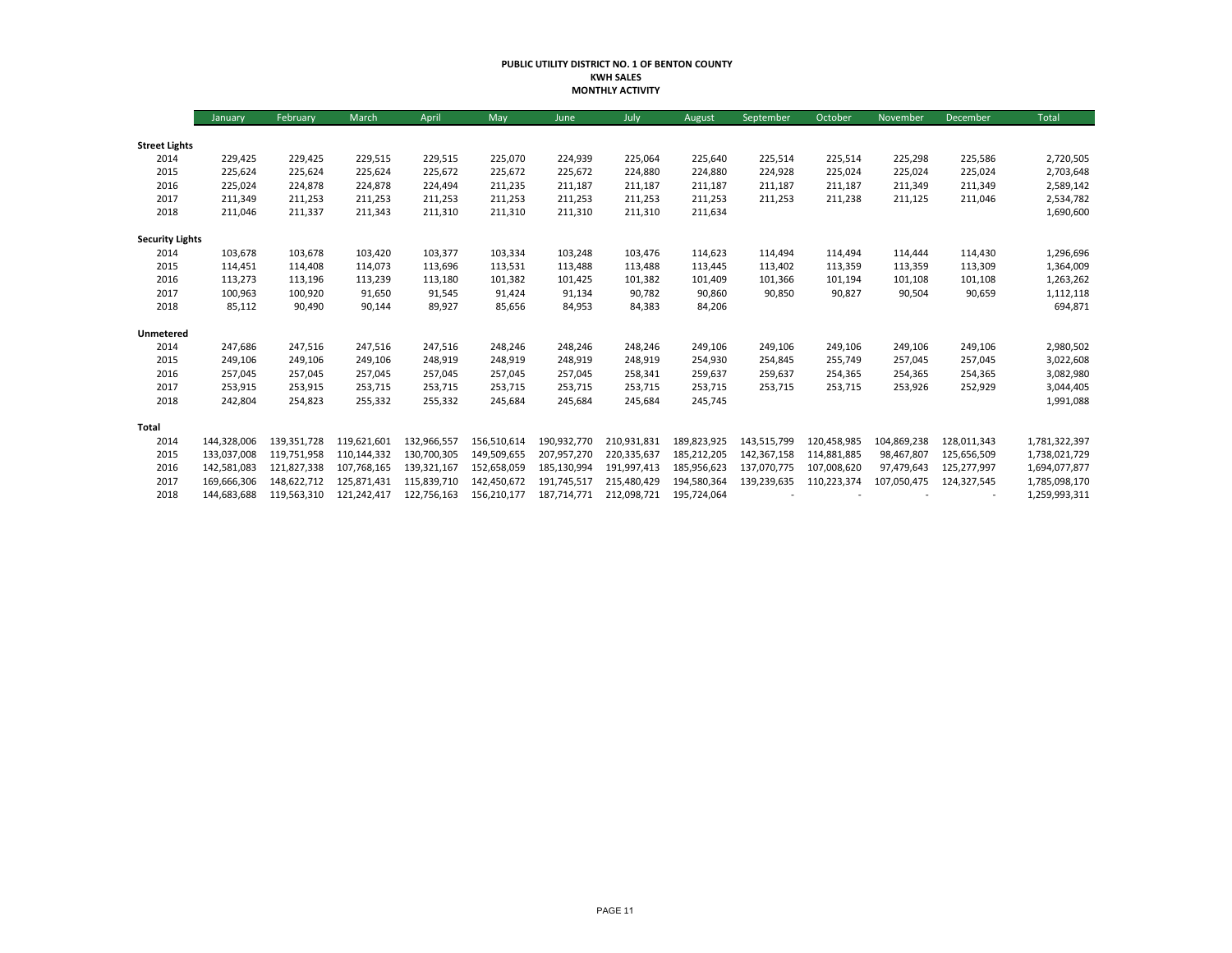## **PUBLIC UTILITY DISTRICT NO. 1 OF BENTON COUNTY CAPITAL ADDITIONS AND RETIREMENTS CURRENT MONTH**

|                                       | <b>BALANCE</b> |                  |                    | <b>BALANCE</b> |
|---------------------------------------|----------------|------------------|--------------------|----------------|
|                                       | 7/31/2018      | <b>ADDITIONS</b> | <b>RETIREMENTS</b> | 8/31/2018      |
|                                       |                |                  |                    |                |
| <b>INTANGIBLE PLANT:</b>              |                |                  |                    |                |
| Organizations                         | \$28,379       | \$0              | \$0                | \$28,379       |
| <b>Franchises &amp; Consents</b>      | 10,022         |                  |                    | 10,022         |
| Miscellaneous & Intangible Plant      | 29,078         | $\blacksquare$   |                    | 29,078         |
| <b>TOTAL</b>                          | \$67,479       | $\blacksquare$   |                    | 67,479         |
|                                       |                |                  |                    |                |
| <b>GENERATION PLANT:</b>              |                |                  |                    |                |
| Land & Land Rights                    |                |                  |                    |                |
| Structures & Improvements             | 1,141,911      |                  |                    | 1,141,911      |
| <b>Fuel Holders &amp; Accessories</b> |                |                  |                    |                |
| <b>Other Electric Generation</b>      | 770,459        |                  |                    | 770,459        |
| <b>Accessory Electric Equipment</b>   |                |                  |                    |                |
| Miscellaneous Power Plant Equipment   |                |                  |                    |                |
| <b>TOTAL</b>                          | 1,912,370      | $\blacksquare$   |                    | 1,912,370      |
|                                       |                |                  |                    |                |
| <b>TRANSMISSION PLANT:</b>            |                |                  |                    |                |
| Land & Land Rights                    | 156,400        |                  |                    | 156,400        |
| Clearing Land & Right Of Ways         | 25,544         |                  |                    | 25,544         |
| <b>Transmission Station Equipment</b> | 832,047        |                  |                    | 832,047        |
| <b>Towers &amp; Fixtures</b>          | 256,175        |                  |                    | 256,175        |
| Poles & Fixtures                      | 4,998,452      |                  |                    | 4,998,452      |
| Overhead Conductor & Devices          | 3,983,213      |                  |                    | 3,983,213      |
| <b>TOTAL</b>                          | 10,251,831     |                  |                    | 10,251,831     |
|                                       |                |                  |                    |                |
| <b>DISTRIBUTION PLANT:</b>            |                |                  |                    |                |
| Land & Land Rights                    | 1,737,521      | 21,835           |                    | 1,759,356      |
| Structures & Improvements             | 295,502        |                  |                    | 295,502        |
| <b>Station Equipment</b>              | 40,069,507     |                  |                    | 40,069,507     |
| Poles, Towers & Fixtures              | 21,129,848     | 35,750           | (8, 557)           | 21, 157, 041   |
| Overhead Conductor & Devices          | 13,626,071     | 20,894           | (7, 323)           | 13,639,642     |
| <b>Underground Conduit</b>            | 36,618,810     | 214,402          | (1, 377)           | 36,831,835     |
| Underground Conductor & Devices       | 47,580,359     | 268,079          | (23, 462)          | 47,824,976     |
| <b>Line Transformers</b>              | 31,183,877     | 127,220          |                    | 31,311,097     |
|                                       |                |                  |                    |                |
| Services-Overhead                     | 2,882,920      | 10,892           |                    | 2,893,812      |
| Services-Underground                  | 20,302,466     | 74,446           |                    | 20,376,912     |
| <b>Meters</b>                         | 10,121,870     | 97,751           |                    | 10,219,621     |
| Security Lighting                     | 861,625        | 3,344            | (597)              | 864,372        |
| <b>Street Lighting</b>                | 762,993        | 2,582            | (262)              | 765,313        |
| <b>SCADA System</b>                   | 2,445,152      | 2,563            |                    | 2,447,715      |
| <b>TOTAL</b>                          | 229,618,521    | 879,758          | (41, 578)          | 230,456,701    |
|                                       |                |                  |                    |                |
| <b>GENERAL PLANT:</b>                 |                |                  |                    |                |
| Land & Land Rights                    | 1,130,759      |                  |                    | 1,130,759      |
| Structures & Improvements             | 18,538,840     |                  |                    | 18,538,840     |
| Information Systems & Technology      | 9,240,258      |                  | (7,928)            | 9,232,330      |
| <b>Transportation Equipment</b>       | 8,098,568      | 68,231           |                    | 8,166,799      |
| <b>Stores Equipment</b>               | 54,108         |                  |                    | 54,108         |
| Tools, Shop & Garage Equipment        | 487,239        |                  |                    | 487,239        |
| Laboratory Equipment                  | 489,135        |                  |                    | 489,135        |
| <b>Communication Equipment</b>        | 2,506,750      | 101              |                    | 2,506,851      |
| <b>Broadband Equipment</b>            | 21,117,889     | 154,105          |                    | 21,271,994     |
| Miscellaneous Equipment               | 1,141,835      |                  |                    | 1,141,835      |
| <b>Other Capitalized Costs</b>        | 11,927,447     | 15,131           |                    | 11,942,578     |
| <b>TOTAL</b>                          | 74,732,828     | 237,568          | (7, 928)           | 74,962,468     |
|                                       |                |                  |                    |                |
| TOTAL ELECTRIC PLANT ACCOUNTS         | 316,583,029    | 1,117,326        | (49, 506)          | 317,650,849    |
| <b>PLANT HELD FOR FUTURE USE</b>      | 388,589        |                  |                    | 388,589        |
| <b>CONSTRUCTION WORK IN PROGRESS</b>  | 4,844,173      | 299,571          |                    | 5,143,744      |
|                                       |                |                  |                    |                |
| <b>TOTAL CAPITAL</b>                  | 321,815,791    | 1,416,897        | (\$49,506)         | \$323,183,182  |
|                                       |                | \$1,497,338      | <b>Budget</b>      |                |

PAGE 12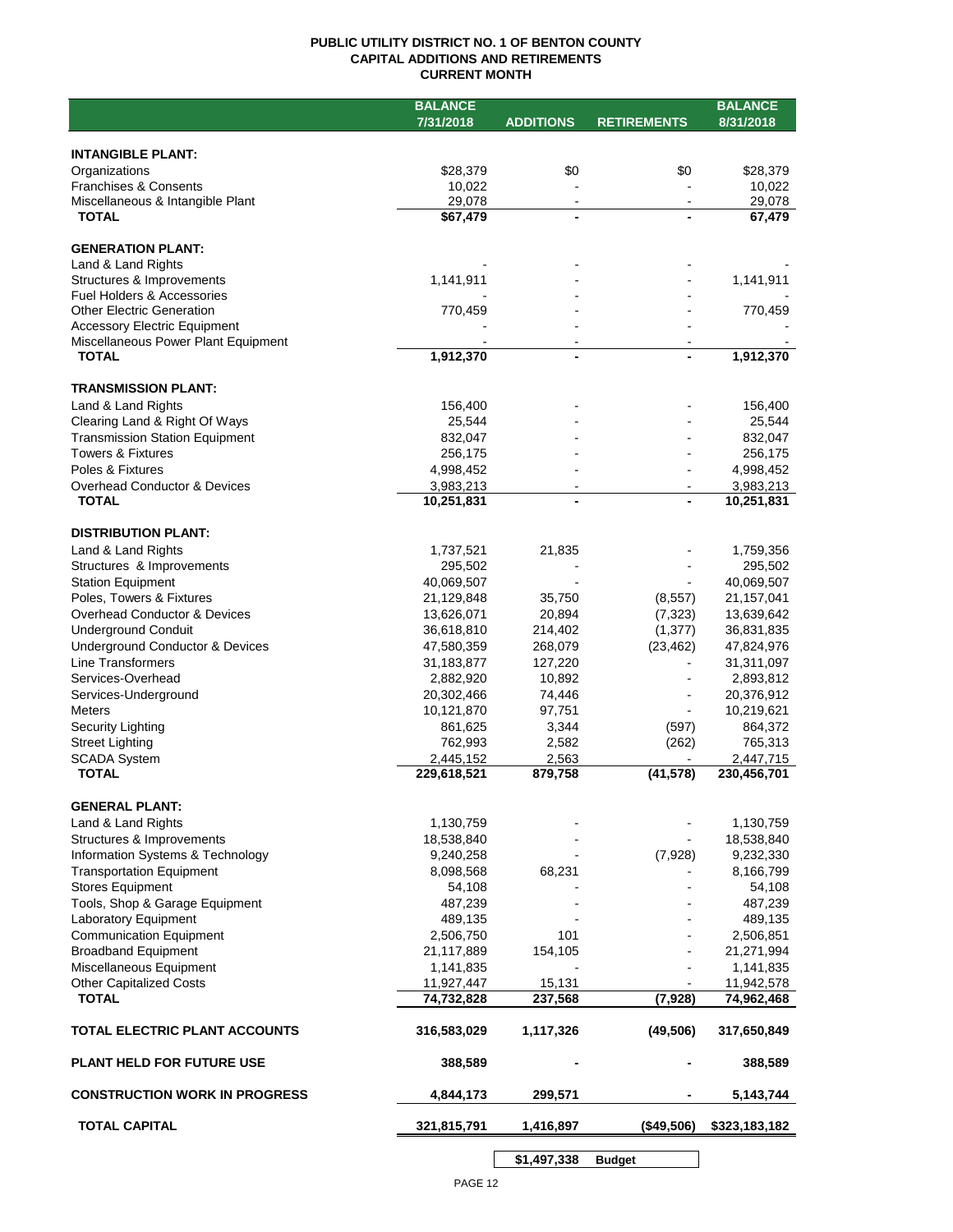## **PUBLIC UTILITY DISTRICT NO. 1 OF BENTON COUNTY CAPITAL ADDITIONS AND RETIREMENTS YEAR TO DATE**

|                                       | <b>BALANCE</b> |                  |                    | <b>BALANCE</b> |
|---------------------------------------|----------------|------------------|--------------------|----------------|
|                                       | 12/31/2017     | <b>ADDITIONS</b> | <b>RETIREMENTS</b> | 8/31/2018      |
|                                       |                |                  |                    |                |
| <b>INTANGIBLE PLANT:</b>              |                |                  |                    |                |
| Organizations                         | \$28,379       | \$0              | \$0                | \$28,379       |
| <b>Franchises &amp; Consents</b>      | 10,022         |                  |                    | 10,022         |
| Miscellaneous & Intangible Plant      | 29,078         | $\blacksquare$   |                    | 29,078         |
| <b>TOTAL</b>                          | \$67,479       | $\blacksquare$   |                    | 67,479         |
|                                       |                |                  |                    |                |
| <b>GENERATION PLANT:</b>              |                |                  |                    |                |
| Land & Land Rights                    |                |                  |                    |                |
| Structures & Improvements             | 1,141,911      |                  |                    | 1,141,911      |
| <b>Fuel Holders &amp; Accessories</b> |                |                  |                    |                |
| <b>Other Electric Generation</b>      | 770,459        |                  |                    | 770,459        |
| <b>Accessory Electric Equipment</b>   |                |                  |                    |                |
| Miscellaneous Power Plant Equipment   |                |                  |                    |                |
| <b>TOTAL</b>                          | 1,912,370      | $\blacksquare$   |                    | 1,912,370      |
|                                       |                |                  |                    |                |
| <b>TRANSMISSION PLANT:</b>            |                |                  |                    |                |
| Land & Land Rights                    | 156,400        |                  |                    | 156,400        |
| Clearing Land & Right Of Ways         | 25,544         |                  |                    | 25,544         |
| <b>Transmission Station Equipment</b> | 832,047        |                  |                    | 832,047        |
| <b>Towers &amp; Fixtures</b>          | 256,175        |                  |                    | 256,175        |
| Poles & Fixtures                      | 4,805,562      | 192,890          |                    | 4,998,452      |
| Overhead Conductor & Devices          | 3,933,872      | 49,341           |                    | 3,983,213      |
| <b>TOTAL</b>                          | 10,009,600     | 242,231          |                    | 10,251,831     |
|                                       |                |                  |                    |                |
| <b>DISTRIBUTION PLANT:</b>            |                |                  |                    |                |
| Land & Land Rights                    | 1,724,870      | 34,486           |                    | 1,759,356      |
| Structures & Improvements             | 295,502        |                  |                    | 295,502        |
| <b>Station Equipment</b>              | 39,953,634     | 115,873          |                    | 40,069,507     |
| Poles, Towers & Fixtures              | 20,332,146     | 1,000,704        | (175, 809)         | 21,157,041     |
| Overhead Conductor & Devices          | 13,124,843     | 583,731          | (68, 932)          | 13,639,642     |
| <b>Underground Conduit</b>            | 35,430,647     | 1,413,156        | (11,968)           | 36,831,835     |
| Underground Conductor & Devices       | 45,792,475     | 2,128,947        | (96, 446)          | 47,824,976     |
| Line Transformers                     |                |                  | (176, 444)         |                |
|                                       | 30,227,694     | 1,259,847        |                    | 31,311,097     |
| Services-Overhead                     | 2,824,284      | 75,583           | (6,055)            | 2,893,812      |
| Services-Underground                  | 19,863,334     | 521,963          | (8,385)            | 20,376,912     |
| <b>Meters</b>                         | 9,957,318      | 262,303          | $\mathbf{r}$       | 10,219,621     |
| Security Lighting                     | 866,250        | 8,243            | (10, 121)          | 864,372        |
| <b>Street Lighting</b>                | 760,352        | 5,481            | (520)              | 765,313        |
| <b>SCADA System</b>                   | 2,437,476      | 10,239           |                    | 2,447,715      |
| <b>TOTAL</b>                          | 223,590,825    | 7,420,556        | (554, 680)         | 230,456,701    |
|                                       |                |                  |                    |                |
| <b>GENERAL PLANT:</b>                 |                |                  |                    |                |
| Land & Land Rights                    | 1,130,759      |                  |                    | 1,130,759      |
| Structures & Improvements             | 18,522,269     | 16,571           |                    | 18,538,840     |
| Information Systems & Technology      | 8,917,609      | 439,506          | (124, 785)         | 9,232,330      |
| <b>Transportation Equipment</b>       | 7,738,544      | 428,255          |                    | 8,166,799      |
| <b>Stores Equipment</b>               | 54,108         |                  |                    | 54,108         |
| Tools, Shop & Garage Equipment        | 484,198        | 3,041            |                    | 487,239        |
| Laboratory Equipment                  | 489,135        |                  |                    | 489,135        |
| <b>Communication Equipment</b>        | 2,436,522      | 76,626           | (6, 297)           | 2,506,851      |
| <b>Broadband Equipment</b>            | 20,695,799     | 576,195          |                    | 21,271,994     |
| Miscellaneous Equipment               | 1,141,835      |                  |                    | 1,141,835      |
| <b>Other Capitalized Costs</b>        | 11,845,428     | 97,150           |                    | 11,942,578     |
| <b>TOTAL</b>                          | 73,456,206     | 1,637,344        | (131, 082)         | 74,962,468     |
|                                       |                |                  |                    |                |
| TOTAL ELECTRIC PLANT ACCOUNTS         | 309,036,480    | 9,300,131        | (685, 762)         | 317,650,849    |
|                                       |                |                  |                    |                |
| <b>PLANT HELD FOR FUTURE USE</b>      | 388,589        |                  |                    | 388,589        |
|                                       |                |                  |                    |                |
| <b>CONSTRUCTION WORK IN PROGRESS</b>  | 4,599,287      | 544,457          |                    | 5,143,744      |
|                                       |                |                  |                    |                |
| <b>TOTAL CAPITAL</b>                  | 314,024,356    | 9,844,588        | (\$685,762)        | \$323,183,182  |
|                                       |                |                  |                    |                |
|                                       |                | \$13,079,084     | <b>Budget</b>      |                |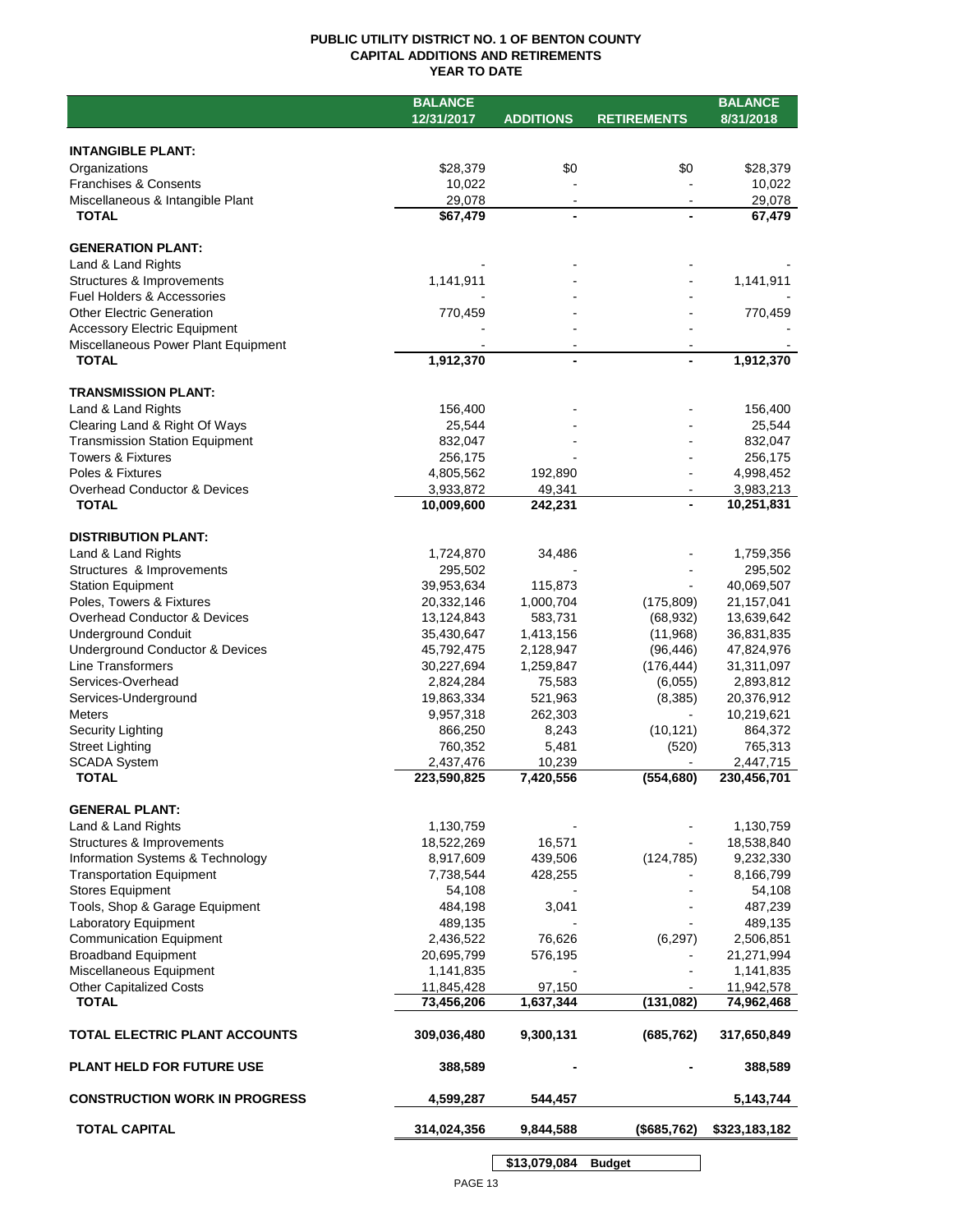## **PUBLIC UTILITY DISTRICT NO. 1 OF BENTON COUNTY STATEMENT OF CASH FLOWS**

|                                                                                                                  | <b>YTD</b><br>8/31/2018       | <b>Monthly</b><br>8/31/2018     |
|------------------------------------------------------------------------------------------------------------------|-------------------------------|---------------------------------|
|                                                                                                                  |                               |                                 |
| <b>CASH FLOWS FROM OPERATING ACTIVITIES</b>                                                                      |                               |                                 |
| Cash Received from Customers and Counterparties<br>Cash Paid to Suppliers and Counterparties                     | \$103,609,642                 | \$17,274,956                    |
| Cash Paid to Employees                                                                                           | (89, 503, 662)<br>(9,362,924) | (13, 423, 037)<br>(1, 124, 456) |
| <b>Taxes Paid</b>                                                                                                | 8,865,916                     | 1,730,447                       |
| <b>Net Cash Provided by Operating Activities</b>                                                                 | 13,608,972                    | 4,457,910                       |
| <b>CASH FLOWS FROM NONCAPITAL FINANCING ACTIVITIES</b>                                                           |                               |                                 |
| Other Interest Expense                                                                                           | (20, 111)                     |                                 |
| Net Cash Used by Noncapital Financing Activities                                                                 | (20, 111)                     |                                 |
| <b>CASH FLOWS FROM CAPITAL AND RELATED FINANCING ACTIVITIES</b>                                                  |                               |                                 |
| <b>Acquisition of Capital Assets</b>                                                                             | (9,498,353)                   | (1,580,451)                     |
| Proceeds from Sale of Revenue Bonds                                                                              |                               |                                 |
| Reimbursement of Bond Expense                                                                                    |                               |                                 |
| <b>Bond Principal Paid</b><br><b>Bond Interest Paid</b>                                                          | (1, 299, 368)                 |                                 |
| <b>Capital Contributions</b>                                                                                     | 1,158,442                     | 96,285                          |
| Sale of Assets                                                                                                   | 31,096                        | 2,742                           |
| Net Cash Used by Capital and Related Financing Activities                                                        | (9,608,183)                   | (1,481,424)                     |
| <b>CASH FLOWS FROM INVESTING ACTIVITIES</b>                                                                      |                               |                                 |
| Interest Income                                                                                                  | 625,785                       | 111,242                         |
| Proceeds from Sale of Investments                                                                                | 2,000,000                     |                                 |
| Purchase of Investments                                                                                          |                               |                                 |
| Joint Venture Net Revenue (Expense)<br><b>Net Cash Provided by Investing Activities</b>                          | 2,625,785                     | 111,242                         |
|                                                                                                                  |                               |                                 |
| <b>NET INCREASE (DECREASE) IN CASH</b>                                                                           | 6,606,463                     | 3,087,728                       |
| <b>CASH BALANCE, BEGINNING</b>                                                                                   | \$45,298,801                  | \$48,817,536                    |
| <b>CASH BALANCE, ENDING</b>                                                                                      | \$51,905,264                  | \$51,905,264                    |
| RECONCILIATION OF NET OPERATING INCOME TO NET                                                                    |                               |                                 |
| <b>CASH PROVIDED BY OPERATING ACTIVITIES</b>                                                                     |                               |                                 |
| <b>Net Operating Revenues</b>                                                                                    | \$5,848,956                   | \$458,828                       |
| Adjustments to reconcile net operating income to net cash                                                        |                               |                                 |
| provided by operating activities:                                                                                |                               |                                 |
| Depreciation & Amortization                                                                                      | 6,541,140                     | 818,796                         |
| <b>Unbilled Revenues</b>                                                                                         | 1,200,000                     | 400,000                         |
| Misellaneous Other Revenue & Receipts                                                                            | 15,604                        | 3,349                           |
| GASB 68 Pension Expense<br>Decrease (Increase) in Accounts Receivable                                            | (2,696,086)                   | 1,636,939                       |
| Decrease (Increase) in BPA Prepay Receivable                                                                     | 400,000                       | 50,000                          |
| Decrease (Increase) in Inventories                                                                               | (13,098)                      | 102,169                         |
| Decrease (Increase) in Prepaid Expenses                                                                          | 60,682                        | 9,692                           |
| Decrease (Increase) in Wholesale Power Receivable                                                                | 822,686                       | 441,862                         |
| Decrease (Increase) in Miscellaneous Assets                                                                      | (59,999)                      |                                 |
| Decrease (Increase) in Prepaid Expenses and Other Charges<br>Decrease (Increase) in Deferred Derivative Outflows | 905,153<br>348,036            | 88,988<br>121,004               |
| Increase (Decrease) in Deferred Derivative Inflows                                                               | (519, 553)                    | (40, 788)                       |
| Increase (Decrease) in Warrants Outstanding                                                                      |                               |                                 |
| Increase (Decrease) in Accounts Payable                                                                          | 1,291,142                     | (48, 168)                       |
| Increase (Decrease) in Accrued Taxes Payable                                                                     | (682, 523)                    | 354,540                         |
| Increase (Decrease) in Customer Deposits                                                                         | 318,385                       | 27,693                          |
| Increase (Decrease) in BPA Prepay Incentive Credit                                                               | (107, 504)                    | (13, 438)                       |
| Increase (Decrease) in Other Current Liabilities<br>Increase (Decrease) in Other Credits                         | 1,514,156<br>(1,578,205)      | (12,981)<br>59,425              |
|                                                                                                                  |                               |                                 |
| <b>Net Cash Provided by Operating Activities</b><br>PAGE 14                                                      | \$13,608,972                  | \$4,457,910                     |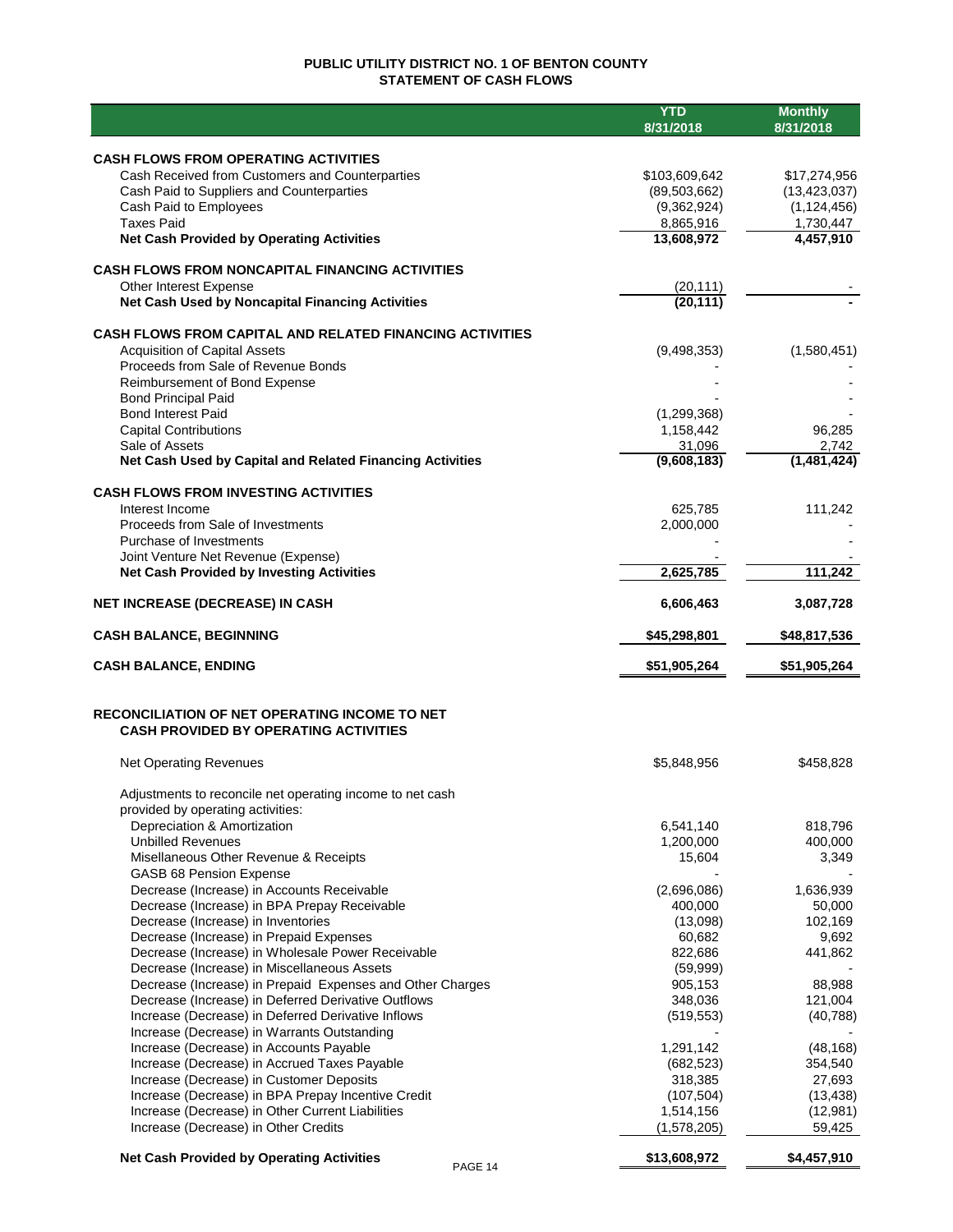## **PUBLIC UTILITY DISTRICT NO. 1 OF BENTON COUNTY WEATHER STATISTICS August 31, 2018**

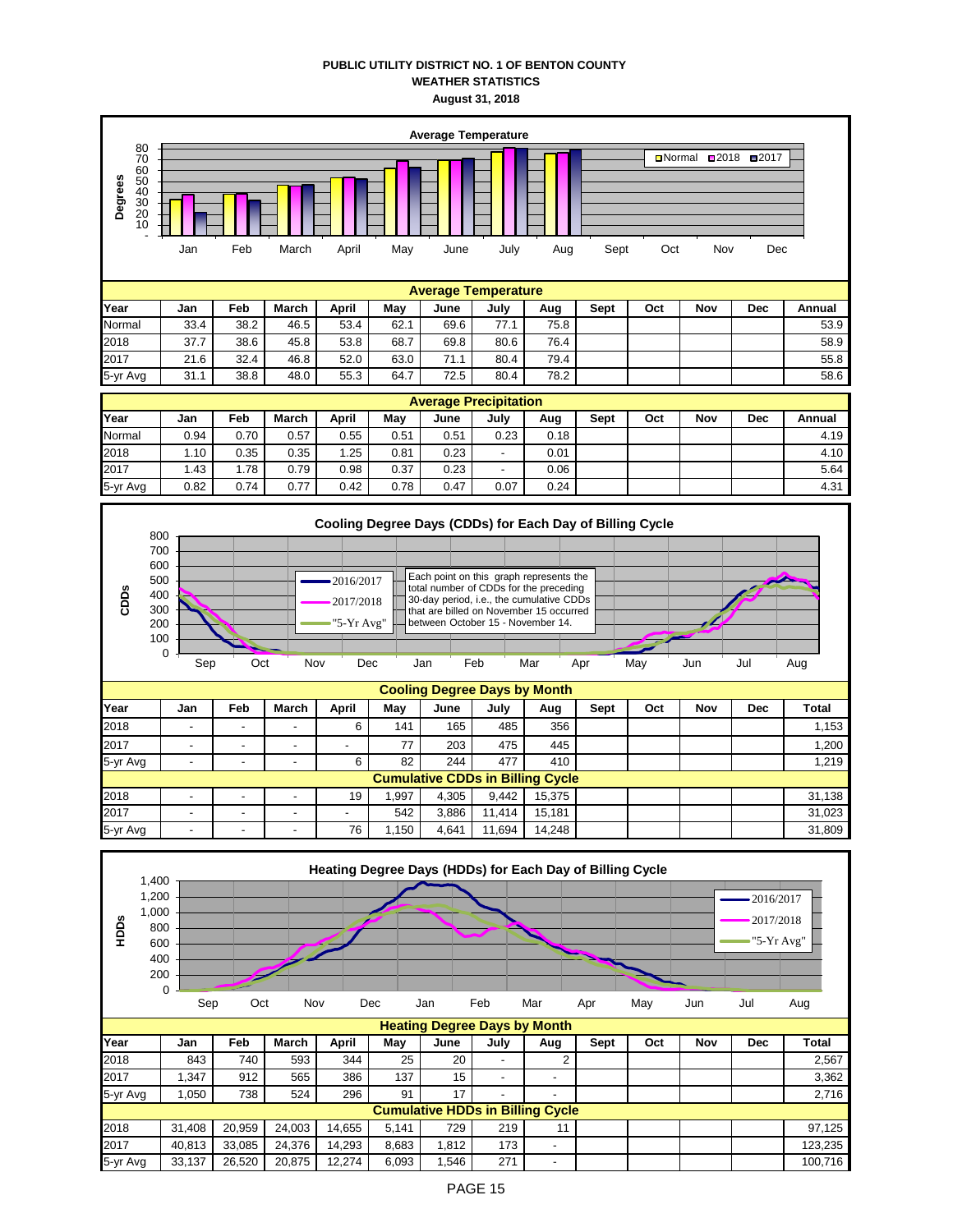#### **PUBLIC UTILITY DISTRICT NO. 1 OF BENTON COUNTY BROADBAND SUMMARY**

#### *August Highlights*

There were five new Access Internet connections and two terminations. There were also two new Transport connections and one termination.

|                                                                                                            | <b>ACTUALS</b> |           |                          |              |              |            |           |                          |                          |             |     |            |            |                          |                           |                             |
|------------------------------------------------------------------------------------------------------------|----------------|-----------|--------------------------|--------------|--------------|------------|-----------|--------------------------|--------------------------|-------------|-----|------------|------------|--------------------------|---------------------------|-----------------------------|
|                                                                                                            | 2018 Budget    | Jan       | Feb                      | <b>March</b> | <b>April</b> | <b>May</b> | June      | July                     | <b>August</b>            | <b>Sept</b> | Oct | <b>Nov</b> | <b>Dec</b> | <b>YTD</b>               | <b>Budget</b><br>Variance | <b>Inception</b><br>to Date |
| <b>OPERATING REVENUES</b>                                                                                  |                |           |                          |              |              |            |           |                          |                          |             |     |            |            |                          |                           |                             |
| Ethernet                                                                                                   | 1,298,747      | \$120,872 | \$114,785                | \$114,122    | \$114,480    | \$117,183  | \$115,942 | \$115,738                | \$116,284                |             |     |            |            | \$929,405                | 369,342                   |                             |
| Non-Recurring Charges - Ethernet                                                                           |                | 1,000     | 1,331                    | $\sim$       | 1,000        | 500        | 1,000     | 1,500                    | 1,000                    |             |     |            |            | 7,331                    | (7, 331)                  |                             |
| <b>TDM</b>                                                                                                 | 66,399         | 3,000     | 3,000                    | 3,500        | 3,000        | 3,000      | 3,000     | 3,000                    | 3,000                    |             |     |            |            | 24,500                   | 41,899                    |                             |
| Wireless                                                                                                   | 329            | 26        | 26                       | 26           | 26           | 26         | 26        | 26                       | 26                       |             |     |            |            | 208                      | 121                       |                             |
| <b>Internet Transport Service</b>                                                                          | 106,239        | 4,088     | 4,108                    | 4,292        | 4,393        | 4,437      | 4,664     | 4,732                    | 4,473                    |             |     |            |            | 35,187                   | 71,052                    |                             |
| <b>Fixed Wireless</b>                                                                                      | 72,059         | 3,989     | 3,863                    | 3,816        | 3,741        | 3,637      | 3,623     | 3,581                    | 3,551                    |             |     |            |            | 29,801                   | 42,258                    |                             |
| Access Internet                                                                                            | 233,600        | 9,791     | 10,957                   | 11,256       | 11,750       | 12,197     | 12,880    | 13,641                   | 13,089                   |             |     |            |            | 95,562                   | 138,038                   |                             |
| Non-Recurring Charges - Al                                                                                 | $\blacksquare$ | 1,750     | 831                      | 950          | 650          | 1,400      | 1,500     | 1,950                    | 2,350                    |             |     |            |            | 11,381                   | (11, 381)                 |                             |
| Broadband Revenue - Other                                                                                  | 552,951        | 43.720    | 43.720                   | 43.720       | 43,720       | 43.720     | 45.008    | 44,595                   | 44.595                   |             |     |            |            | 352,799                  | 200,152                   |                             |
| Subtotal                                                                                                   | 2,330,324      | 188,237   | 182,621                  | 181,682      | 182,760      | 186,099    | 187,642   | 188,763                  | 188,369                  |             |     |            |            | 1,486,173                |                           |                             |
| NoaNet Maintenance Revenue                                                                                 |                |           |                          |              |              |            |           |                          |                          |             |     |            |            |                          |                           |                             |
| <b>Bad Debt Expense</b>                                                                                    |                |           |                          |              |              |            |           |                          |                          |             |     |            |            |                          |                           |                             |
| <b>Total Operating Revenues</b>                                                                            | 2,330,324      | 188,237   | 182,621                  | 181,682      | 182,760      | 186,099    | 187,642   | 188,763                  | 188,369                  |             |     |            |            | \$1,486,173              | 844,151                   | 19,889,288                  |
| <b>OPERATING EXPENSES</b>                                                                                  |                |           |                          |              |              |            |           |                          |                          |             |     |            |            |                          |                           |                             |
| General Expenses                                                                                           |                | 63,845    | 60,749                   | 86,708       | 61,710       | 70,554     | 60,443    | 70,046                   | 61,897                   |             |     |            |            | \$535,951                |                           |                             |
| Other Maintenance                                                                                          |                | 3,908     | 3,244                    | 4,581        | 2,086        | 7,486      | 10,850    | 3,491                    | 595                      |             |     |            |            | \$36,242                 |                           |                             |
| NOC Maintenance                                                                                            |                | ٠         | $\overline{\phantom{a}}$ | ×.           | 145          | ٠          | $\sim$    | $\overline{\phantom{a}}$ | $\overline{\phantom{a}}$ |             |     |            |            | 145                      |                           |                             |
| Wireless Maintenance                                                                                       |                |           |                          | 1,513        |              |            |           |                          |                          |             |     |            |            | \$1,513                  |                           |                             |
| Subtotal                                                                                                   | 938,415        | 67,753    | 63,993                   | 92,802       | 63,941       | 78,040     | 71,294    | 73,537                   | 62,492                   |             |     |            |            | \$573,851                | 364,564                   | 11,214,831                  |
| NoaNet Maintenance Expense                                                                                 | ٠              | $\sim$    | $\overline{\phantom{a}}$ | $\sim$       | $\sim$       | ٠          | ÷         |                          |                          |             |     |            |            | \$0                      | $\sim$                    |                             |
| Depreciation                                                                                               | 775,185        | 66,146    | 66,229                   | 66,446       | 66,206       | 65,934     | 65,879    | 66,200                   | 66,126                   |             |     |            |            | \$529,165                | 246,020                   | 11,107,096                  |
| <b>Total Operating Expenses</b>                                                                            | 1,713,600      | 133,899   | 130,221                  | 159,248      | 130,147      | 143,974    | 137,173   | 139,736                  | 128,617                  |             |     |            |            | \$1,103,016              | 610,584                   | 22,321,927                  |
| <b>OPERATING INCOME (LOSS)</b>                                                                             | 616,724        | 54,337    | 52,399                   | 22,434       | 52,613       | 42,125     | 50,470    | 49,027                   | 59,751                   |             |     |            |            | \$383,157                | 233,567                   | (2,432,639)                 |
|                                                                                                            |                |           |                          |              |              |            |           |                          |                          |             |     |            |            |                          |                           |                             |
| <b>NONOPERATING REVENUES &amp; EXPENSES</b><br>Internal Interest due to Power Business Unit <sup>(1)</sup> | (333, 360)     | (27, 661) | (27, 562)                | (27, 488)    | (27, 375)    | (27, 173)  | (27, 015) | (27, 345)                | (27, 375)                |             |     |            |            | (\$218,994)              | 114,366                   | (6,481,502)                 |
|                                                                                                            |                |           |                          |              |              |            |           |                          |                          |             |     |            |            |                          |                           |                             |
| <b>CAPITAL CONTRIBUTIONS</b>                                                                               |                |           |                          |              |              |            |           |                          |                          |             |     |            |            |                          |                           |                             |
| Contributions in Aid of Broadband                                                                          |                | 8,802     | 1,373                    | 132          | 132          | 6,338      | 98        | 5,406                    | 1,298                    |             |     |            |            | \$23,578                 | 23,578                    | 4,929,238                   |
| <b>BTOP</b>                                                                                                |                |           |                          |              |              |            |           |                          |                          |             |     |            |            |                          | $\sim$                    | 2,282,671                   |
| <b>INTERNAL NET INCOME (LOSS)</b>                                                                          | \$283,364      | \$35,479  | 26,211                   | (4,921)      | 25,370       | 21,290     | 23,552    | 27,087                   | 33,673.56                |             |     |            |            | \$187,741                | \$371,511                 | (1,702,232)                 |
|                                                                                                            |                |           |                          |              |              |            |           |                          |                          |             |     |            |            |                          |                           |                             |
| <b>NOANET COSTS</b>                                                                                        |                |           |                          |              |              |            |           |                          |                          |             |     |            |            |                          |                           |                             |
| <b>Member Assessments</b>                                                                                  |                |           |                          |              |              |            |           |                          | $\overline{\phantom{a}}$ |             |     |            |            | $\overline{\phantom{a}}$ |                           | \$3,159,092                 |
| Membership Support                                                                                         |                | 721       | 514                      |              | 26           | 178        | 850       |                          | 1,046                    |             |     |            |            | \$3,335                  |                           | 130,247                     |
| <b>Total NoaNet Costs</b>                                                                                  | ÷,             | 721       | 514                      | $\sim$       | 26           | 178        | 850       | $\sim$                   | 1,046                    |             |     |            |            | \$3,335                  | ( \$3,335)                | \$3,289,339                 |
| <b>CAPITAL EXPENDITURES</b>                                                                                | \$1,385,586    | \$50,734  | \$86,038                 | \$63,857     | \$80,563     | \$45,457   | \$61,772  | \$232,797                | \$136,369                |             |     |            |            | \$757,588                | \$627,998                 | \$22,517,870                |
| NET CASH (TO)/FROM BROADBAND <sup>(2)</sup>                                                                | \$6.323        | \$77,830  | 33.450                   | 25,155       | 38.362       | 68.763     | 53.824    | (112, 165)               | (10, 241)                |             |     |            |            | \$174.977                | 168,654                   | ( \$9,920,843)              |

(1) Internal interest budget is estimated based on cash flow projections (an interest rate of 3.53% is being used).

(2) Includes excess of revenues over operating costs, capital expenditures and NoaNet assessments; excludes depreciation and internal interest to Electric System